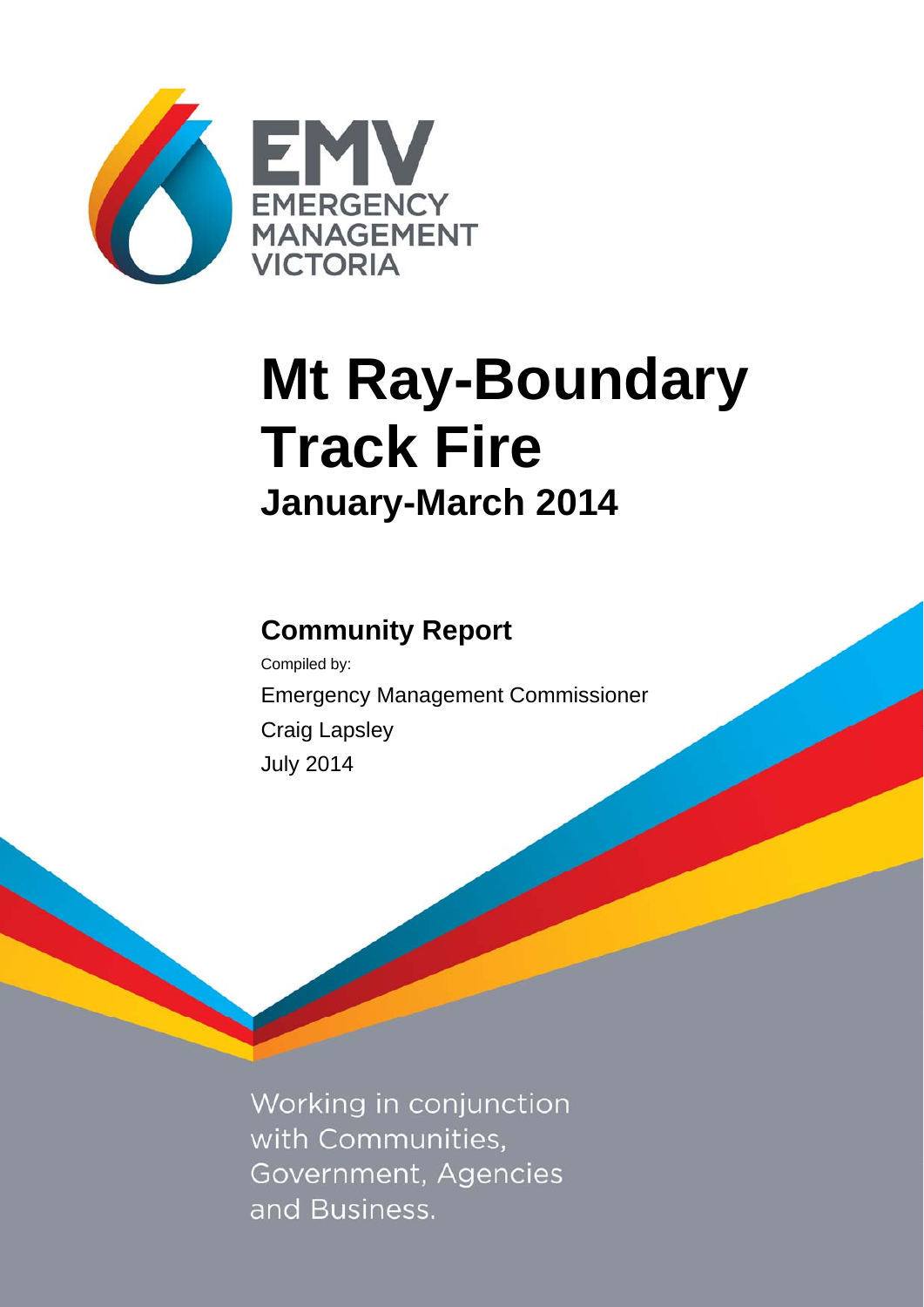# **Contents**

| 3 <sup>1</sup> |  |
|----------------|--|
| $\overline{4}$ |  |
| 5 <sup>5</sup> |  |
| 6              |  |
|                |  |
| 8              |  |
|                |  |

31 July 2014.

File reference number CD/14/282085

#### Please note:

This information may not be complete or be representative of all efforts made by the emergency management sector in managing the Mt Ray – Boundary Track fire as it is based only on existing information available to EMV at the time of the compilation of this report.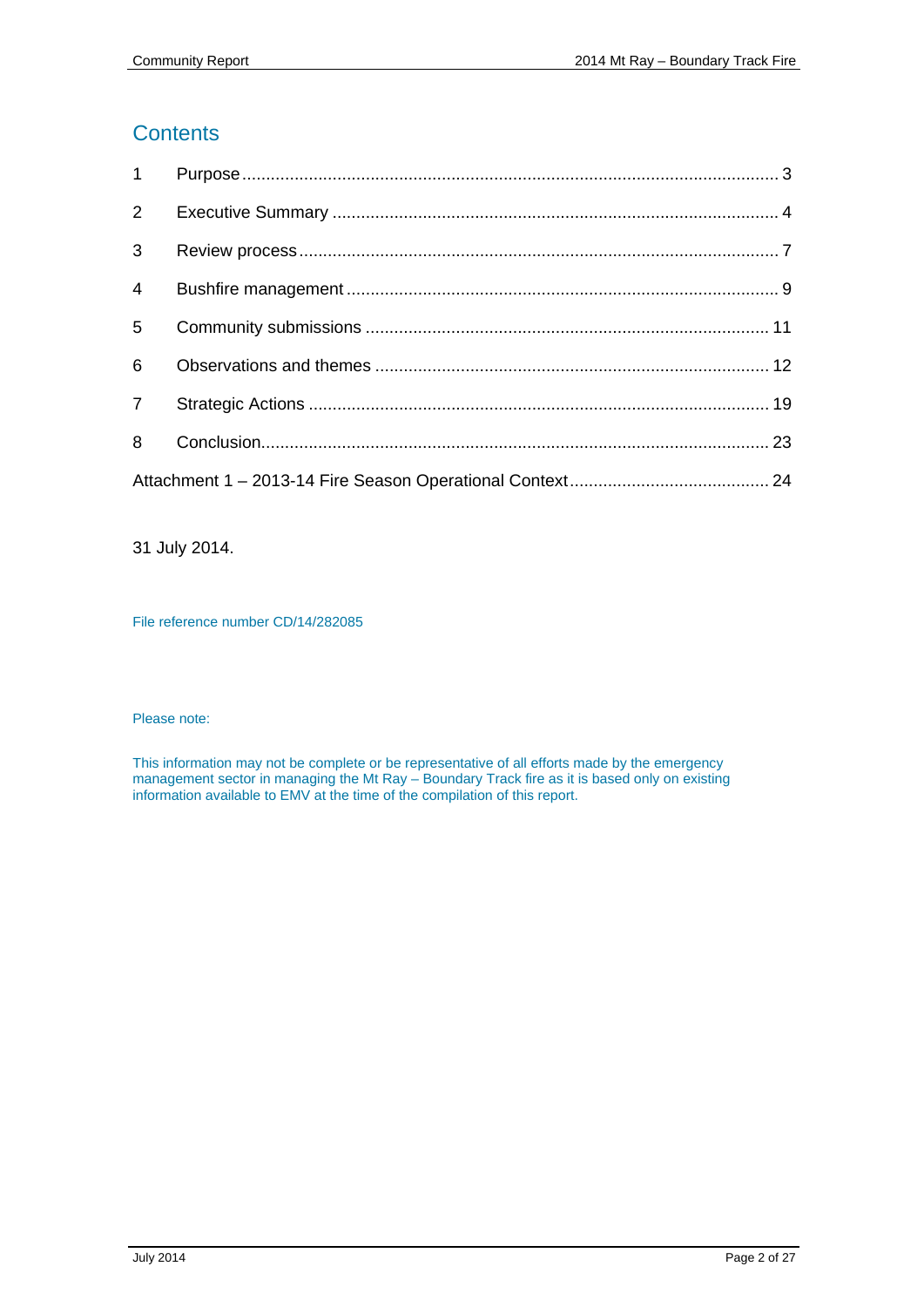# 1 Purpose

## <span id="page-2-0"></span>**Introduction**

The Fire Services Commissioner (FSC) initiated a review of the Mt Ray – Boundary Track fire under the provisions of Section 10 (i) of the *Fire Services Commissioner Act 2010*. The role of the FSC was superseded by the Emergency Management Commissioner (EMC) on 1 July 2014.

The review is to respond to the concerns raised by the community and to promote improvements in fire and emergency management arrangements into the future.

The Terms of Reference for the Community Report were:

- to engage with and consider community concerns relating to the management of the Mt Ray – Boundary Track fire,
- to engage with the Country Fire Authority (CFA) Chief Officer and Department of Environment and Primary Industries (DEPI) Chief Fire Officer,
- to ensure strategic ownership and engagement within the fire services agencies about the fire management of the Mt Ray – Boundary Track fire,
- to work with the community to identify their issues of concern and develop actions to improve,
- to provide observations and actions that will be implemented by the FSC (now the EMC), CFA Chief Officer and DEPI Chief Fire Officer
- for the EMC to report to the Minister for Police and Emergency Services on strategic issues, actions and any systemic issues.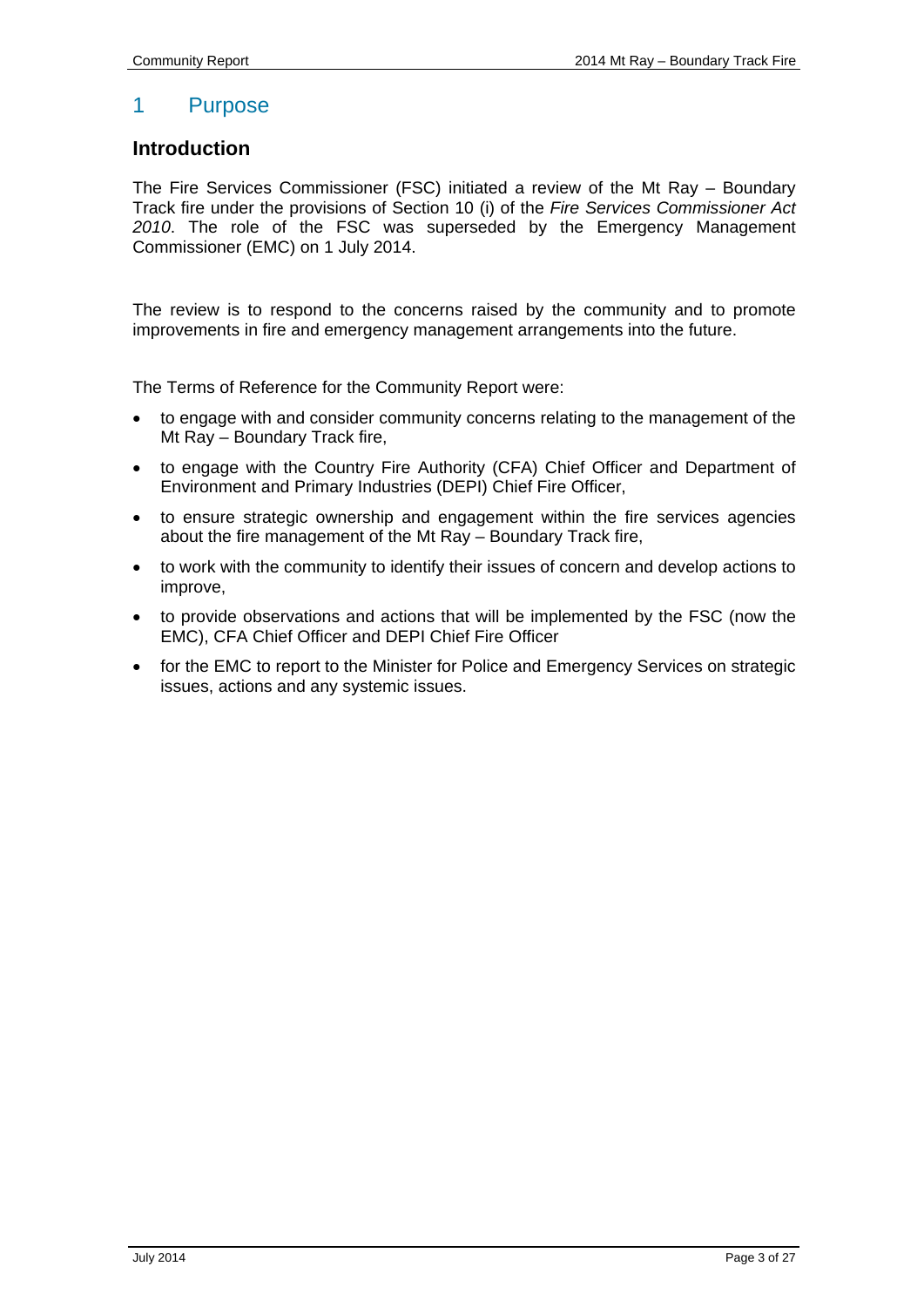# <span id="page-3-0"></span>2 Executive Summary

This community report provides for an opportunity for the Glenaladale and district communities to reflect and to express their issues and concerns regarding the Mt Ray - Boundary Track fire that burnt for some 67 days on public and private land. The Mt Ray - Boundary Track fire destroyed 3 homes, burnt 6700 ha of private and public land, and impacted on outbuildings, livestock, and fencing. No human life was lost.

The community has formed a Community Reference Group and the state leaders of the fire services have met with the community to listen and gather the key issues that require improvement strategies to be developed and implemented.

This report is not designed to list individual issues and provide answers to all issues presented, rather provide a context to determine overarching strategic issues and actions that together will improve the management of fires.

The process of the Community Reference Group being able to communicate directly with the fire services state leaders has been engaging and very informative. There has been three strategic actions identified and they will now be implemented by the fire services (CFA and DEPI), Victoria Police, local government and the community. A joined up approach to progress and resolve these issues is the only way to achieve a new, refreshed approach.

The Strategic Actions are:

- *Initial Attack* / *Incident Management / Utilisation of resources*
- *Road Traffic Management*
- *Community involvement in fire preparedness, response and recovery*

The Strategic Actions are the key to bringing together multiple themes and provide a clear set of actions that will address the issues identified by the Community, the Emergency Management Commissioner and Chief Fire Officers.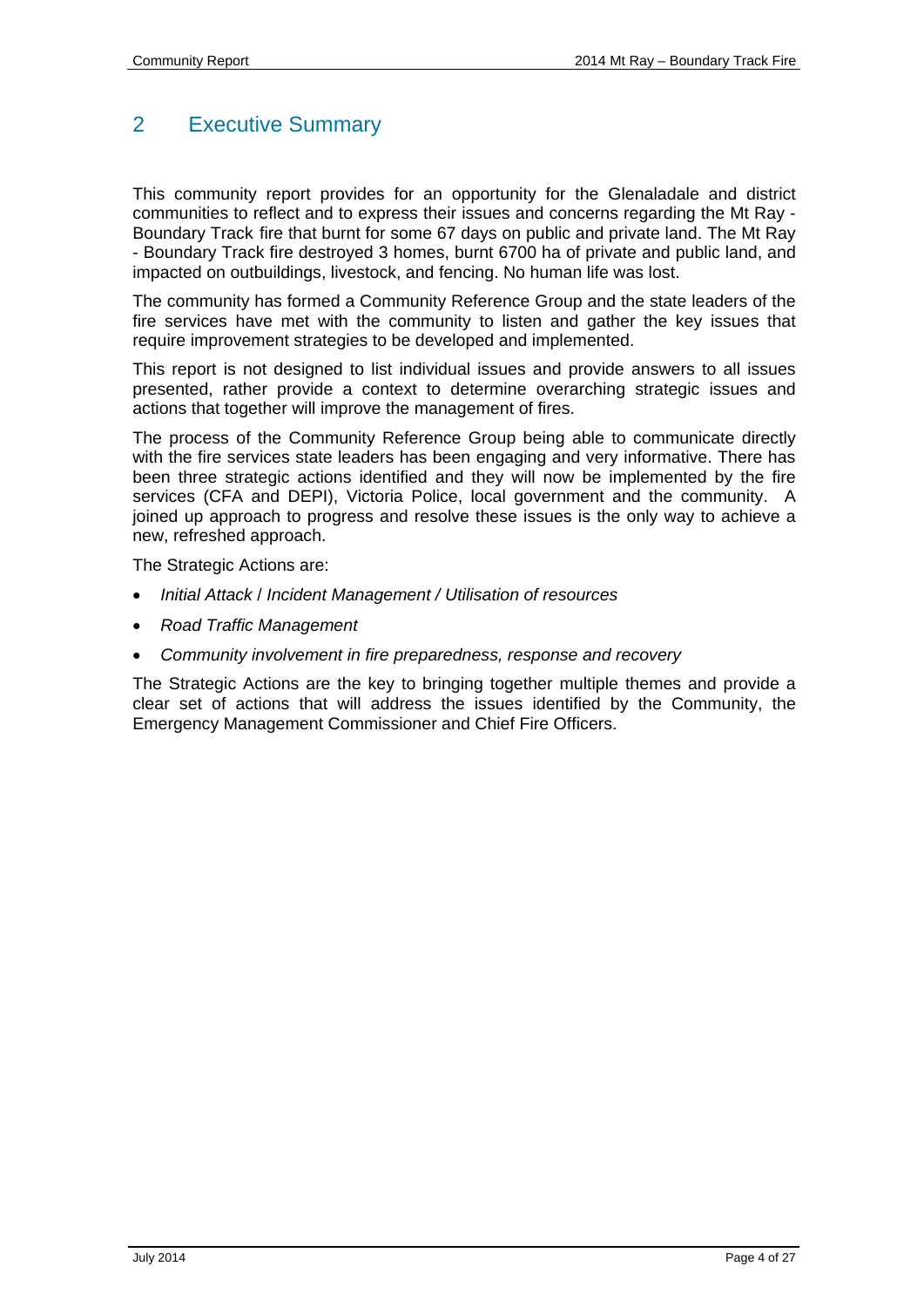#### **Executive Overview**

#### **Mt Ray – Boundary Track Fire**

Cause – Lightning on 16 January 2014.

Fire Status

- Going 16 January 2014
- Contained 13 February 2014
- Controlled 28 February 2014
- Safe 24 March 2014

Fire duration 67 Days

Size 6,727ha burnt of private land (6,138ha), public land and plantation

Losses / impacts

- No human life was lost
- 3 houses and 7 sheds and outbuildings destroyed
- 270 cattle
- 500 sheep
- 130 goats
- 73km of fencing

The Mt Ray – Boundary track fire, north of Glenaladale, was first reported on 16 January 2014, a total Fire Ban day. The fire was managed initially by the Heyfield Incident Management Team.

The fires' spread was halted on the first day at one hectare, however, because of severe fire weather conditions the next day, 17 January (another total fire ban day), it ran quickly to the south. On the same day another fast moving bushfire was reported by a local earth moving contractor several kilometres south of the Mt Ray fire. This fire became known as the Glenaladale – Limpyers 3 fire and it also spread quickly into the State Forest with massive short distance and long distance spotting.

Both the Mt Ray fire and the Limpyers 3 fire ran to the south east under the extreme fire weather conditions of 17 January. Some spotting occurred into plantations and private pasture from these fires but was successfully suppressed. Emergency Warnings were issued for Fingerboards, Glenaladale and Fernbank communities, but these were downgraded to advice warnings the next day.

By 18 January, these fires were 3 km south-west of the Glenaladale community. Crews concentrated on constructing containment lines with dozers around the fire boundary. Access for CFA tankers was difficult due to the rocky, steep tracks.

The Limpyers 3 fire was contained on 19 January at 600 hectares. The Mt Rayfire was contained on 20 January at 589 hectares. Significant machinery work was done around the fire to create mineral earth breaks. DEPI and CFA crews also conducted burningout operations of unburnt fuel within the fire perimeter. Overnight and during the day on 21 January rain helped to contain the Mt ray fire near Glenaladale.

However, on the severe fire weather day of 9 February, in the worst conditions experienced in Victoria since Black Saturday, the fire escaped control lines. The maximum temperature for this day was 41.7 degrees celsius in the area, with a relative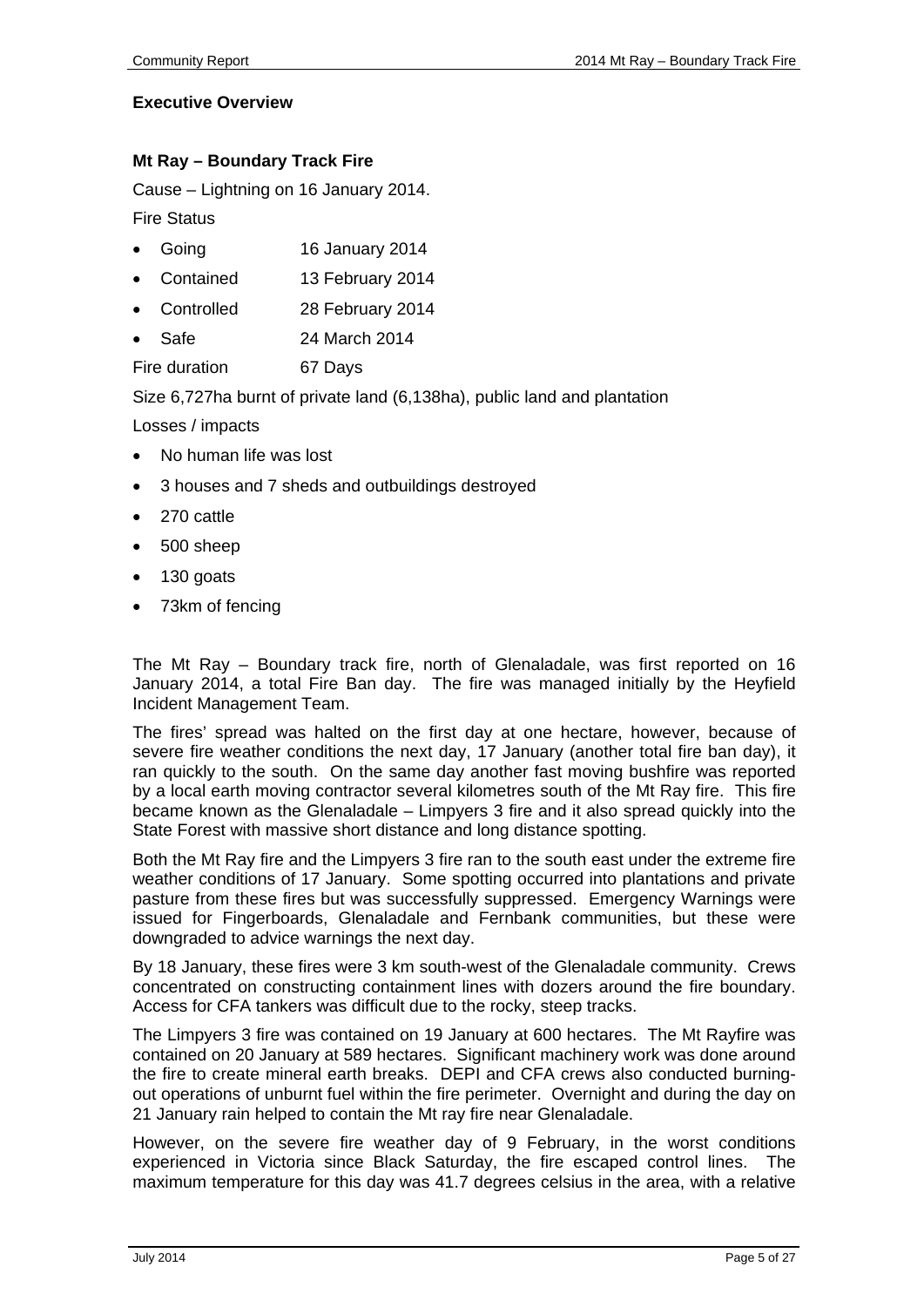humidity of 10% and Fire Danger index of 95. Winds from the north-west averaged up to 44km per hour during the day.

The fire developed extremely quickly under the strong north-westerly winds and moved rapidly south-east across private land and plantations towards the Fingerboards and Fernbank communities, on a trajectory towards the Princes Highway. The control of the fire was transferred to the Bairnsdale ICC and a Watch and Act message was issued for surrounding communities.

Ground crews and aircraft focused on asset protection. A strong south-westerly wind change increased wind speeds to an average of 48km per hour from the south to southwest with wind gusts up to 59km per hour. This pushed the fire to the north-east, across more private land, towards Glenaladale and the Mitchell River National Park. On 9 February at 4.00pm an Emergency Warning was issued for the surrounding communities with fire appliances continuing to provide asset protection.

This asset protection work continued into the evening, when conditions eased, night crews relieved local crews and moved into blacking-out. By the morning of 10 February, the fire spread had been halted with 6,727 burnt, 6,138ha of which was private land. There was significant damage to private assets, including large numbers of livestock losses. Ground crews worked to identify, track and black-out the fire edge and started assessing and treating hazardous trees so that roads could be reopened to local residents. This work continued for the following days along with the work of the Rapid impact Assessment Teams and Animal Health teams.

The fire was declared contained on 13 February, with crews continuing to patrol and black-out with the assistance of FLIR data and handheld Thermal Imaging Cameras until 28 February when the status of the fire was determined to be controlled.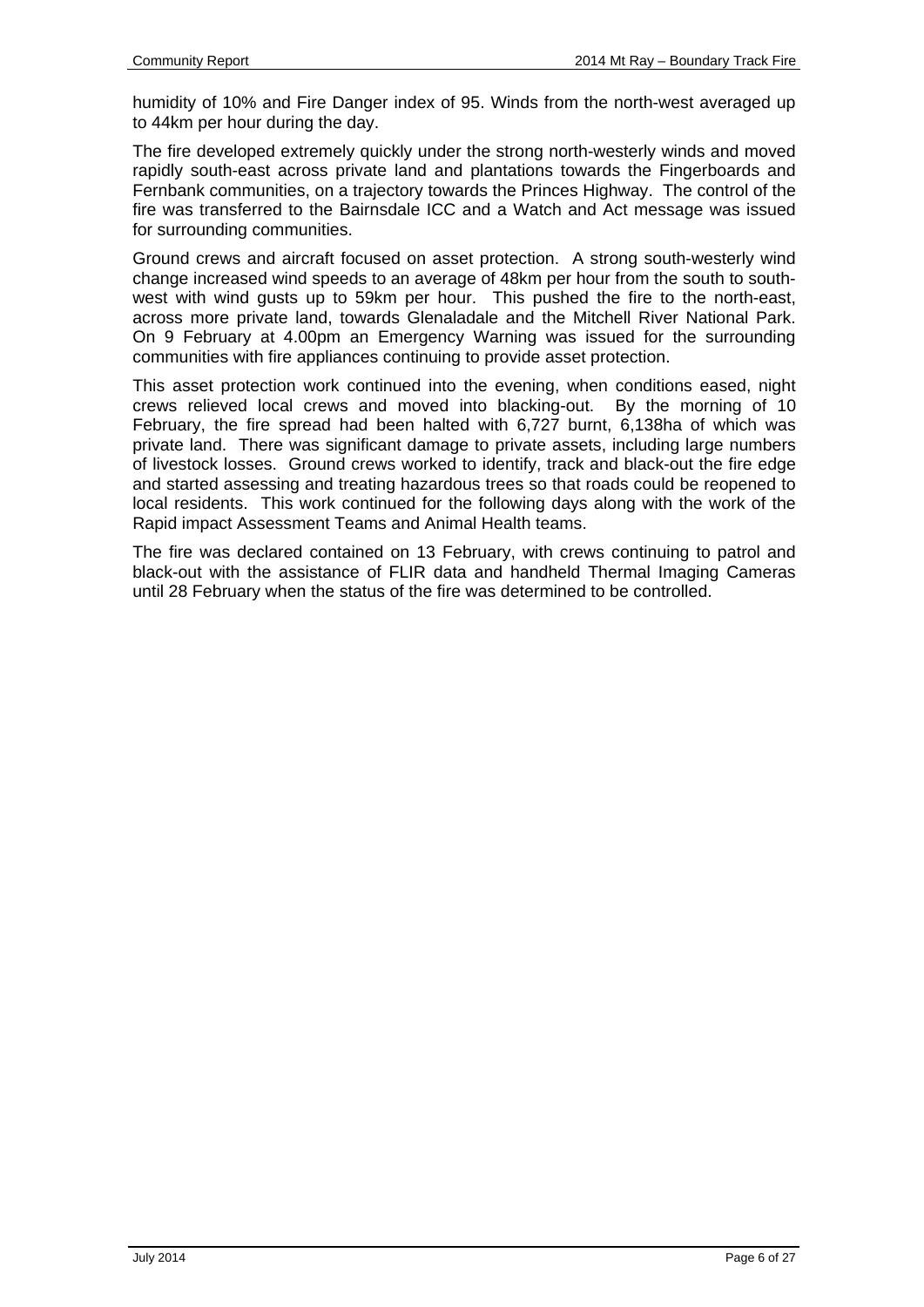# <span id="page-6-0"></span>3 Review process

A community meeting was held in Glenaladale on 7 June 2014 where concerns were raised in relation to the management of the Mt Ray - Boundary Track Fire by the States fire services. Written submissions were presented to CFA Chief Officer, Euan Ferguson, Acting DEPI Chief Fire Officer, Darrin McKenzie and the then Fire Services Commissioner (FSC), Craig Lapsley at this meeting.

The written submissions included a range of specific operational questions for consideration related to the management of the Mt Ray - Boundary Track fire. The material presented in the written submissions is predominantly from community members who are Country Fire Authority (CFA) members and/or local CFA brigades.

It should be noted however, that subsequent community meetings organised by the Mt Ray Fire Committee were well attended by a wide range of community members where a myriad of issues were discussed.

The Fire Services Commissioner (FSC) initiated the preparation of this community report. The role of the FSC was superseded by the Emergency Management Commissioner (EMC) on 1 July 2014. Therefore, this report is now being prepared by the EMC.

The EMC returned to Glenaladale on 13 July 2014 to gain further insight into the experiences and concerns expressed by community members within the area during the fires.

The information provided by the community has formed the basis for this community report. Any information used as part of the final report to illustrate particular points, concerns and actions required has been de-identified. The final report will be made available to all interested community members.

# **Identified themes and issues from written submissions**

Analysis of the nine Mt Ray - Boundary Track Fire community submissions identified the following themes:

- Initial attack
- Incident management / incident strategy
- Information to the community / communications
- Community / private asset protection
- Road blocks / traffic management
- Local knowledge
- Planning and preparedness / shared responsibility
- Resourcing
- Community engagement
- Human, agricultural and farming impacts
- Communications between the responder agencies
- Workforce capability
- Community perception and community trust.

Analysis of the issues and questions raised within the Mt Ray - Boundary Track Fire community submissions showed that "initial attack" and "incident management / incident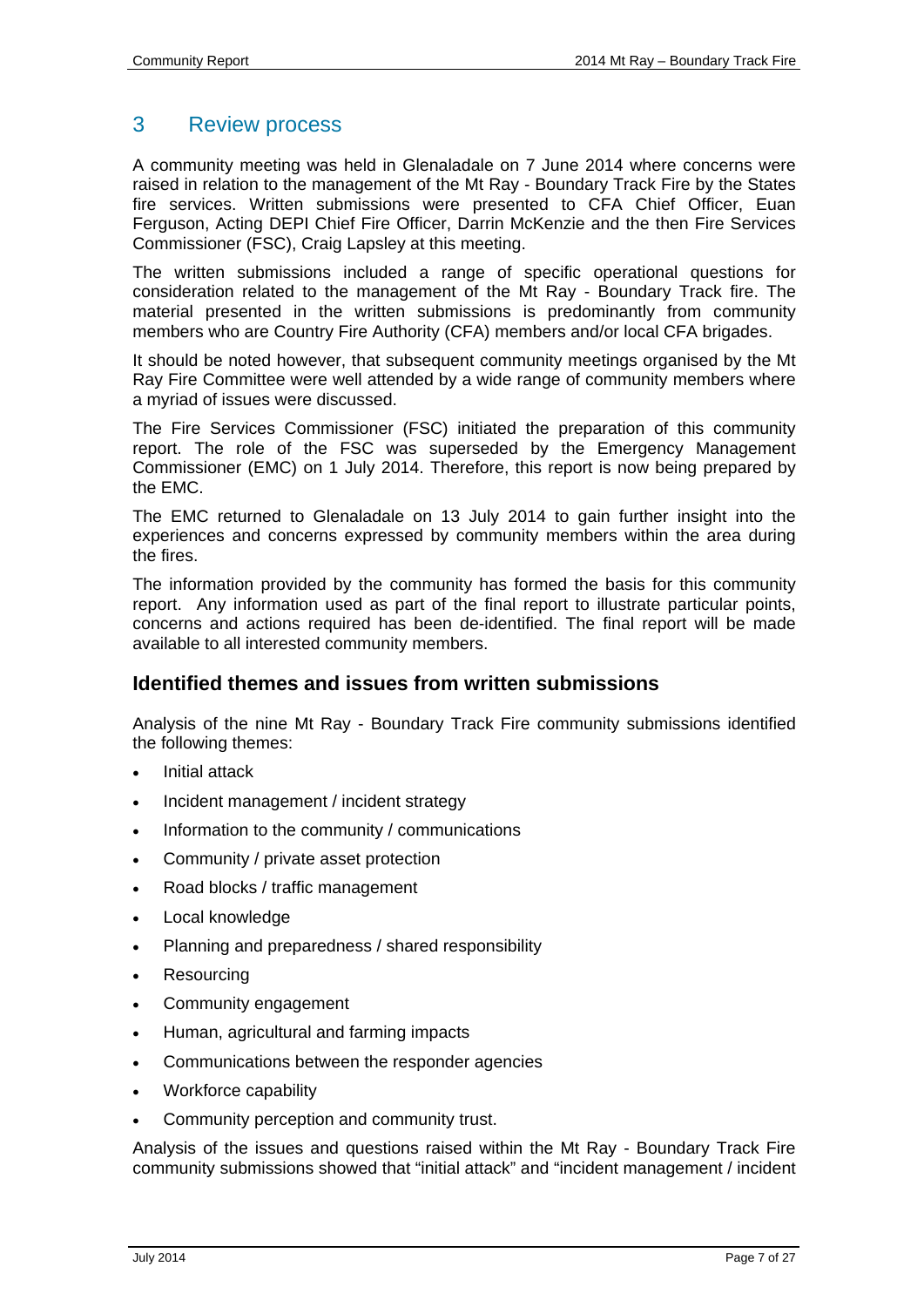strategy" were the most prevalent themes. This result may reflect the nature of the submissions, where CFA members authored eight of the nine community submissions.

Further to the community submissions the Community Reference Group submitted the following propositions:

- A modern system that provides access and egress to residents that transfers the legal liability to the individual for accessing fire impacted areas.
- Increased areas of safe / cool fuel reduction burns to be established
- Agency funding incentives to promote pro active approach to fire management with an aim to reward keeping fires small in size and short in duration.
- Change organisational approaches to ensure agencies work as one with no turf or boundary issues and remove "them and us" cultures between agencies.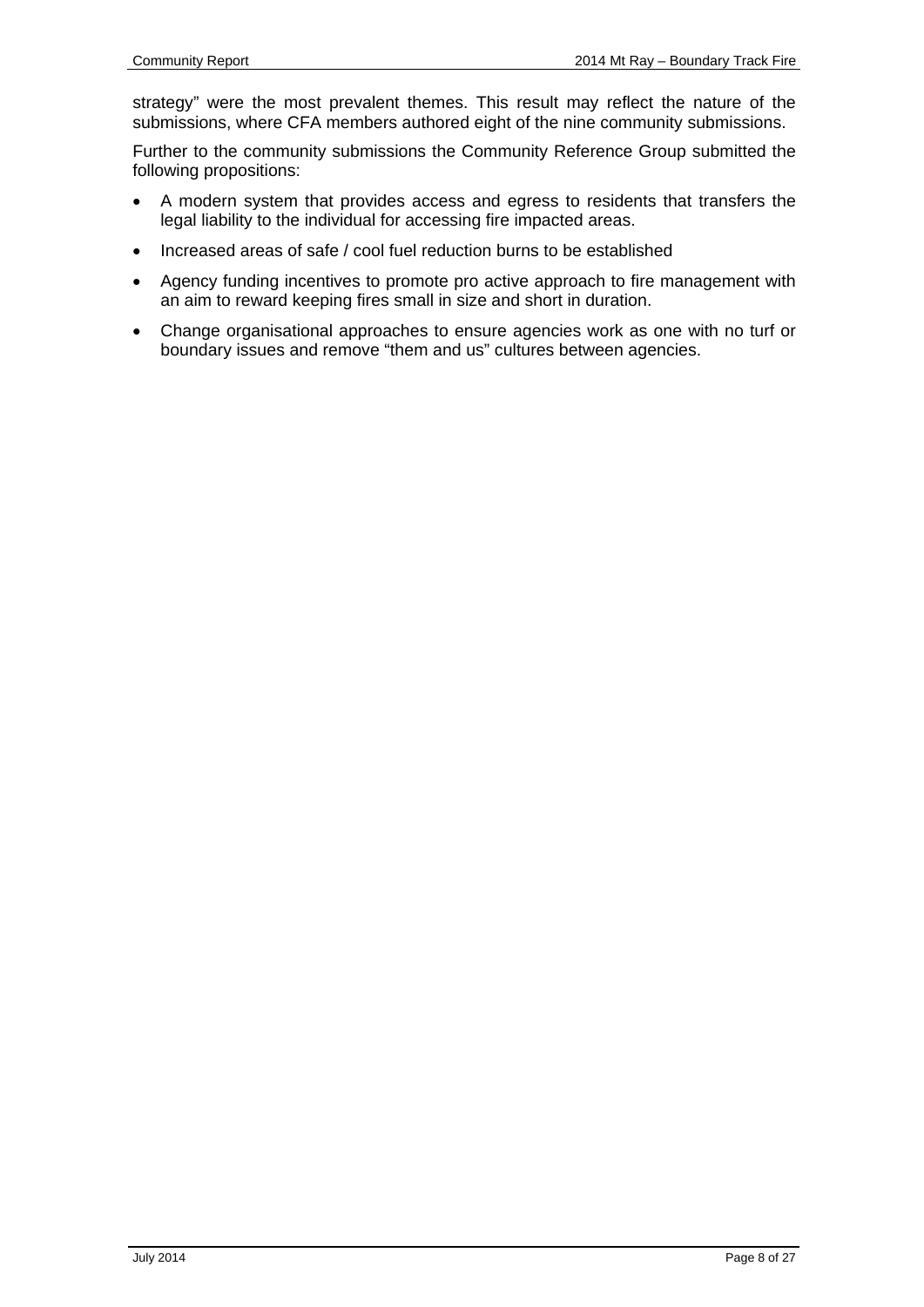# <span id="page-8-0"></span>4 Bushfire management

# **State control priorities**

The *State Bushfire Plan 2012* outlines strategic control priorities to provide clear direction from the State Controller to Regional Controllers and Incident Controllers on the key strategic priorities that must be considered and actioned during the management of any significant or complex fire.

The priorities articulate the focus on the primacy of life and issuing of community warnings and information to assist people make informed decisions about their safety, and to communicate other priorities including the protection of property, economies and the environment.

The policy underpins the planning and operational decisions made by agency command and control staff when managing fire. The priorities are:

- Protection and preservation of life, which is paramount this includes:
	- o Safety of emergency services personnel, and;
	- o Safety of community members including vulnerable community members and visitors/tourists located within the incident area;
- Issuing of community information and community warnings detailing incident information that is timely, relevant and tailored to assist community members make informed decisions about their safety;
- Protection of critical infrastructure and community assets that support community resilience;
- Protection of residential property as a place of primary residence;
- Protection of assets supporting individual livelihoods and economic production that supports individual and community financial sustainability; and
- Protection of environmental and conservation assets that considers the cultural, biodiversity, and social values of the environment.

The priorities articulate the focus on the primacy of life and issuing of community warnings and information to assist people make informed decisions about their safety.

# **State Command and Control Arrangements**

The following is an extract from the *State Command and Control Arrangements for Bushfire in Victoria 2013* (September 2013) with regard to the line-of-control in place for the 2013-14 fire season.

#### *Line-of-Control*

Control relates to situations and operates horizontally across agencies. Those appointed to the control function for bushfire are accountable for the control of the bushfires managed within their span of control. They provide direction to all other agencies responding to the emergency, at their respective tier.

The 'line-of-control' refers to the line of supervision for those appointed to perform the control function. The line-of-control for bushfire in Victoria is State Controller, Regional Controller and Incident Controller. The line-of-control for bushfire is in place at all times but is not activated until a fire has potential for or reaches a major fire status.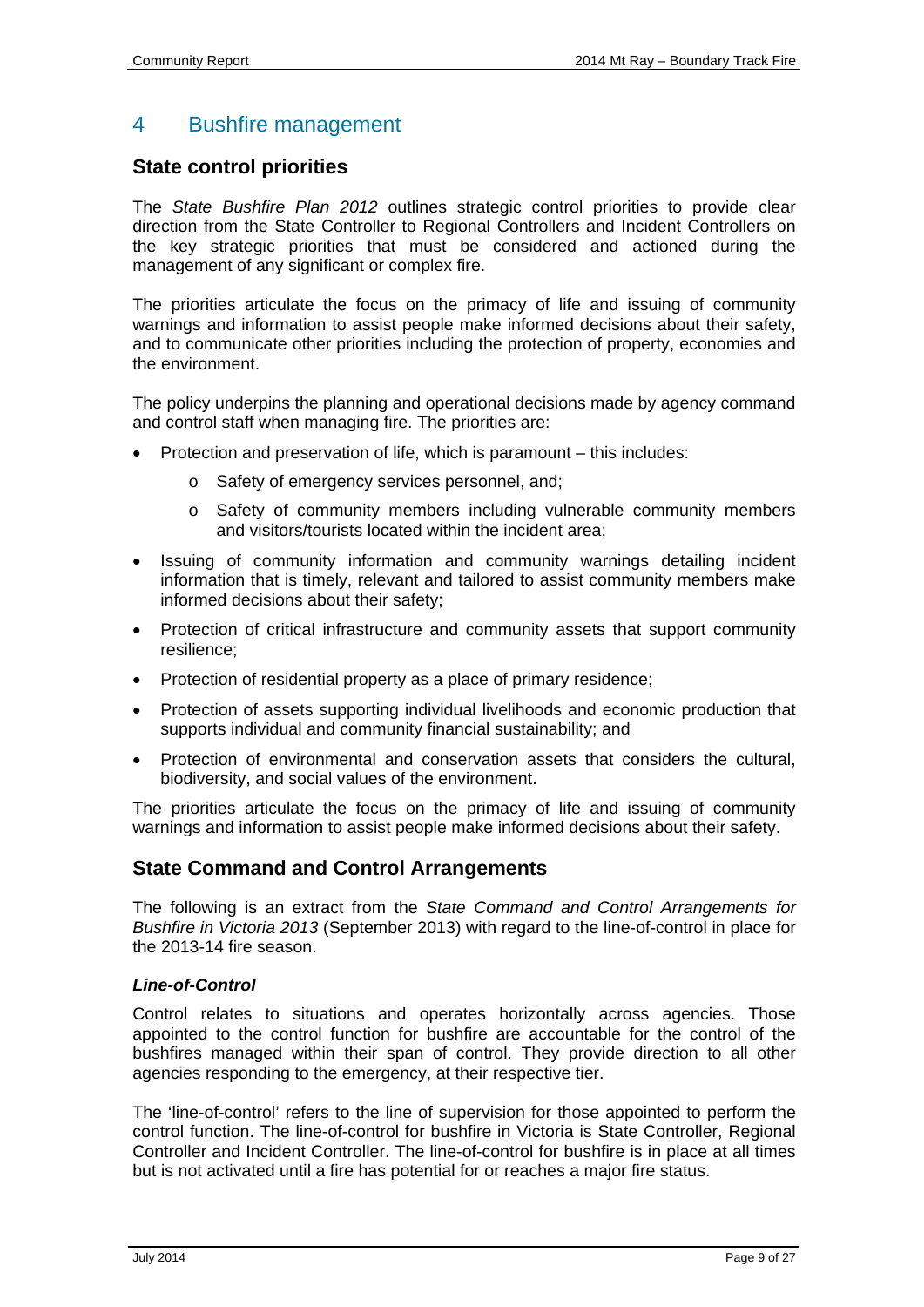The purpose of the line-of-control for bushfire in Victoria is to ensure an operational, informational and evaluative connection between the controllers at each tier so that the FSC, who has legislative accountability for the control of major fire and is the State Controller for bushfire, is assured that the needs of the community are being met.

#### *State and Regional Controllers*

The FSC is the State Controller for bushfire and performs the role continuously.

For the extent of the bushfire season, the FSC approves the appointment of rostered Regional Controllers to take charge and provide strategic leadership for bushfire readiness and response in each Region.

During the bushfire season, both the FSC and Regional Controllers monitor all fires and their potential consequences but only actively manage fires with the potential to become major fires. This could be all fires on days of high fire risk.

Outside the bushfire season, the FSC appoints Regional Controllers on a needs basis.

#### *Incident Controllers*

In first response, the fire services agencies normally appoint Incident Controllers to manage bushfires according to their jurisdictional responsibilities.

In readiness for bushfire on days of high fire risk or for major bushfires, the State or Regional Controllers may appoint Incident Controllers, based their qualifications and experience and regardless of their agency.

Since the control function operates horizontally across agencies, Incident Controllers must communicate with the commanders all the other agencies responding to the bushfire, including the commanders of their own agency resources.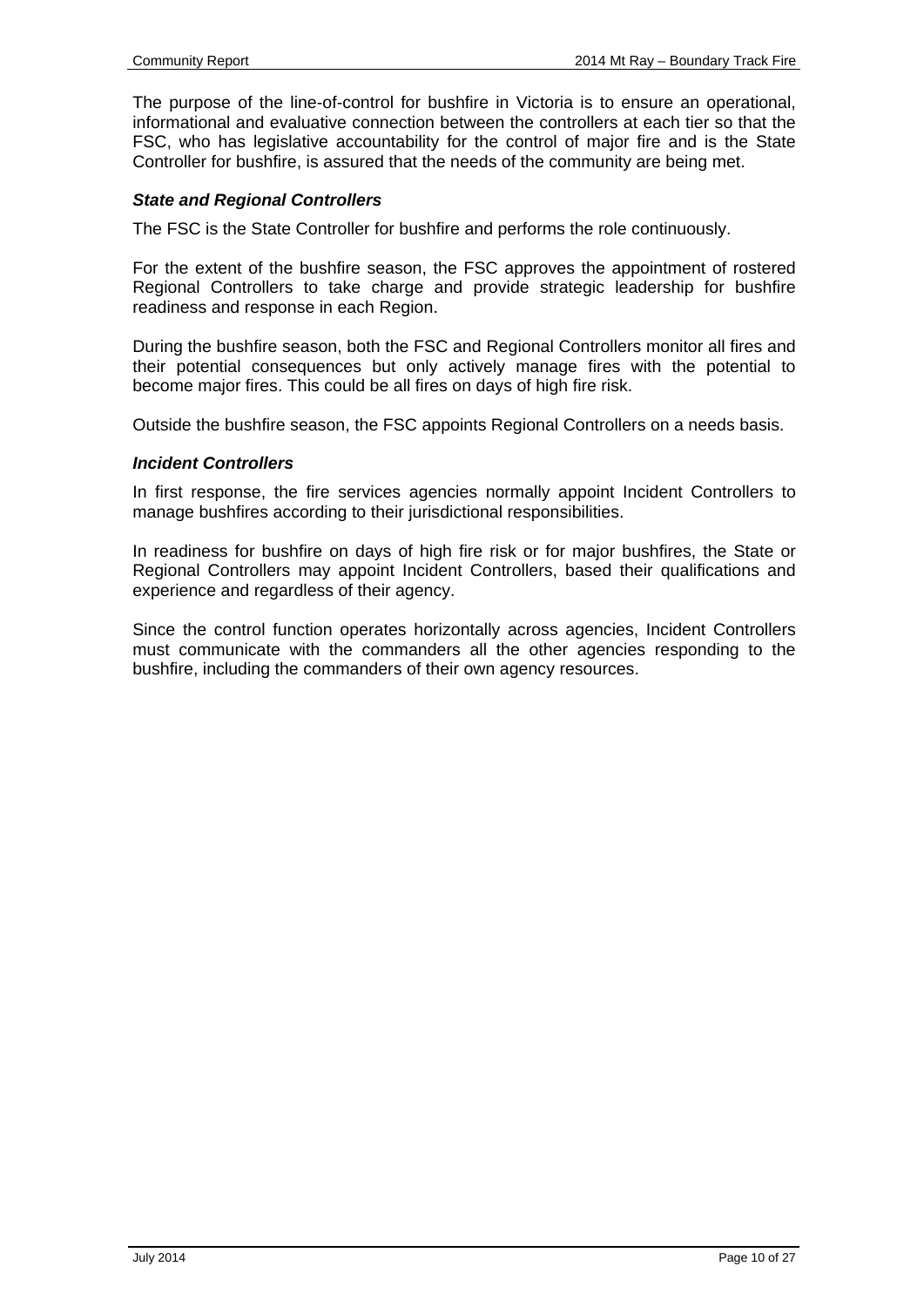# <span id="page-10-0"></span>5 Community submissions

The community submissions comprised individual and group submissions that provided anecdotal information, as well as a series of specific questions the community members wish to be answered.

It is emphasised that this anecdotal information has not been validated or tested for reliability. Furthermore, given the limited sample size, the issues raised may not be representative of the broader population. As the majority of this anecdotal information are observations from the perspective of the persons who made the submissions.

The chart below illustrates the number of submissions that provided comments and/or questions against the themes. In particular, it shows that all submissions raised issues and/or questions around the areas of "initial attack" and "incident management / incident strategy". This may reflect the fact that the majority of submissions were from community members who were also CFA members.

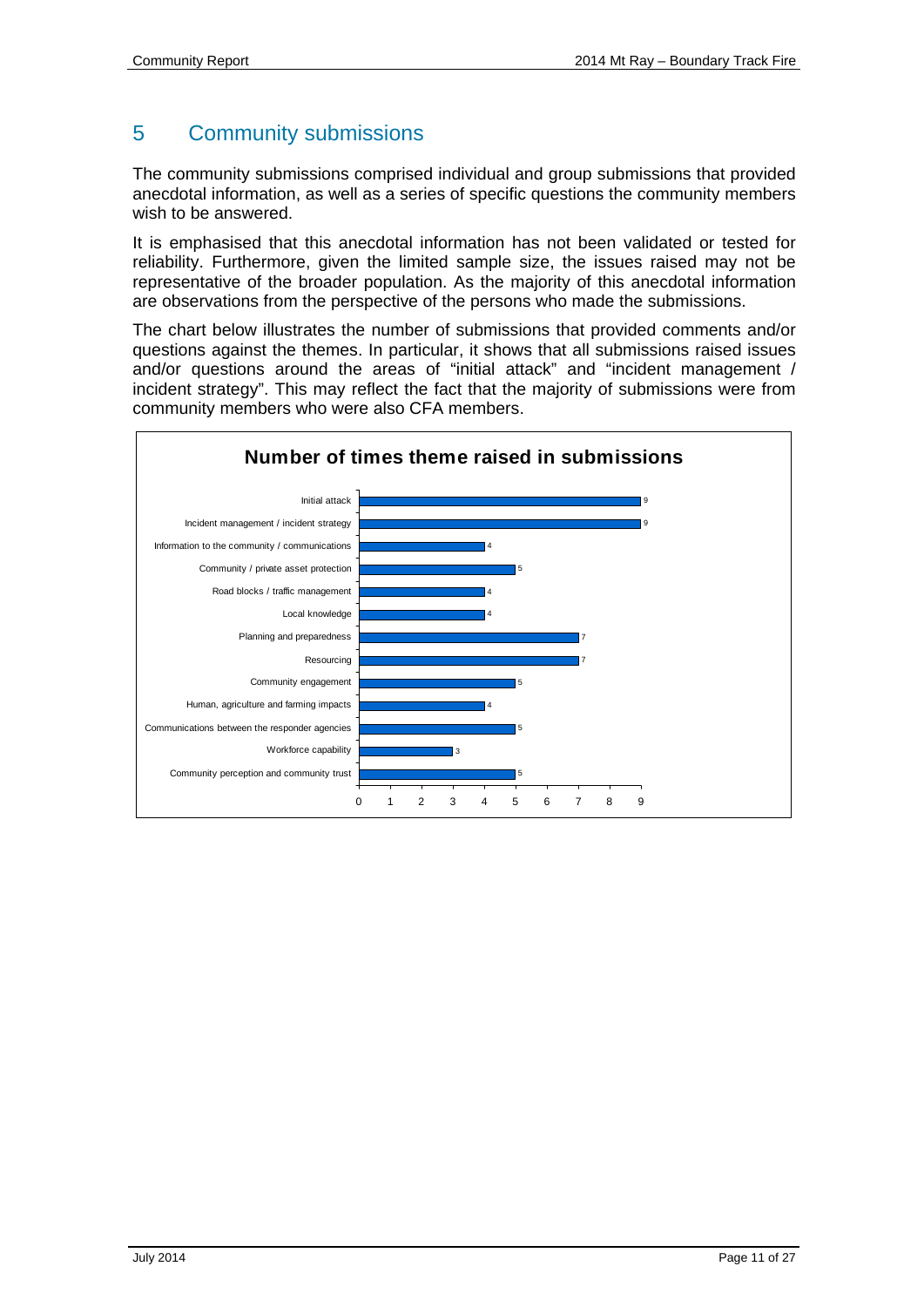# <span id="page-11-0"></span>6 Observations and themes

# **Initial attack**

Community submissions raised issues and questions around the lack of an effective initial attack. The perceived change in firefighting strategy, from an immediate aggressive direct attack to an indirect attack approach, was a recurring issue within the submissions.

The submissions reflect the community belief that financial incentives, as well as the lack of personal commitment and community responsibility are the key drivers behind the lack of an effective initial attack, which is putting the community and private properties at risk.

#### **Observations – Initial attack**

- Different initial firefighting strategies and tactics (immediate aggressive direct attack versus indirect attack).
- lack of aggressive initial attack rapid deployment of agencies resources to enable fires to be attacked in the early stages of fire development is required
- sometimes inefficient and inappropriate utilisation of aircrafts, dozers and firefighters in supporting initial attack of fires. This includes appropriate and accountable supervision of all resources on the fireground including private contractors
- taking advantage of the windows of opportunities in lulls in weather to get on top of fires

## **Incident management / incident strategy**

Community submissions indicated that more could have been achieved in relation to the fire's incident management / incident strategy. The key community questions were around strategies implemented by the fire services and the utilisation and management of resources. Community members strongly believed that DEPI and CFA need to work together collaboratively, with one submission suggesting that Incident Control Centres (ICCs) should be run jointly by DEPI and CFA for fires that may spread to private land.

It should be noted that there was significant overlap between the issues raised under this theme and the themes "initial attack", "community / private asset protection", and "resourcing".

#### **Observations – Incident management / incident strategy**

- Improved management, supervision and coordination of resources
- Strategies implemented to protect life and property as a priority
- A single approach to inter-agency communication, cooperation and collaboration
- the lack of night and early morning shifts to achieve more effective use of resources and capitalise on lulls in weather and fire behaviour.
- remote management of fires and the role of Divisional Command requires clarification including the location of the ICC and the use of pre-formed IMT's.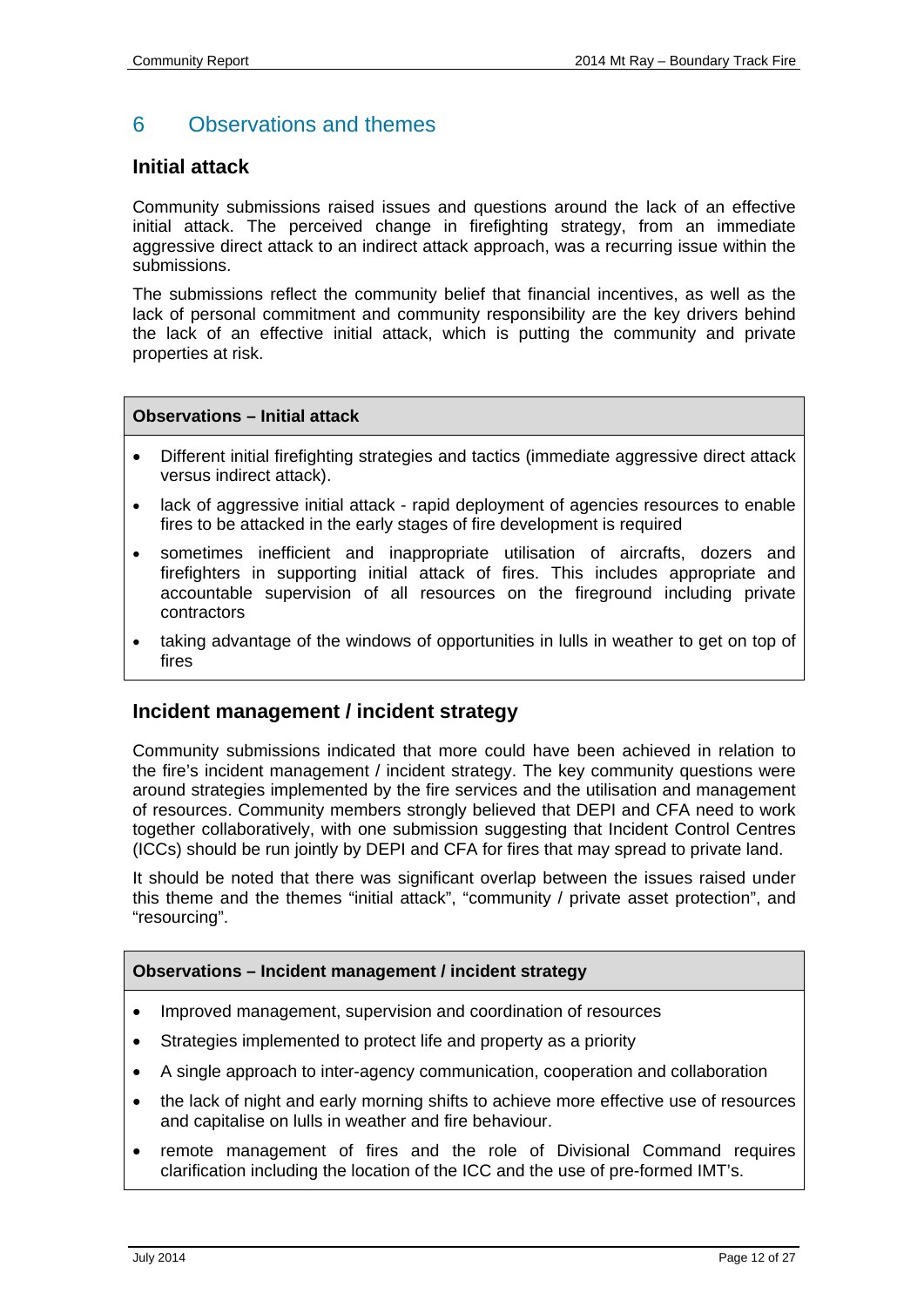# **Information to the community / communications**

Community submissions raised issues around the availability, accuracy, consistency or timeliness of information that was provided to the community.

This included perceptions of:

- outdated or inaccurate information disseminated via ABC radio
- delayed warning to evacuate
- general lack of available information for the local community, with maps of the fire only becoming available one week after the event
- inconsistency in the definitions of terms used to describe the state of the fire used in media releases (CFA website and emergency.vic.gov.au contain different definitions) and difficulty in locating these definitions.

#### **Observations – Information to the community / communications**

- availability of timely, tailored and accurate information to support decision making
- consistency use of definitions for terms used in media releases.
- completeness, accuracy and/or timeliness of warnings disseminated by emergency broadcasters is required
- dissemination of timely, tailored and relevant information information to the community / communications issues, specifically around community members receiving inaccurate and delayed information
- dissemination of information to locals by locals
- the need for a systemic approach in disseminating and sharing of information that is not reliant solely on mobile and internet services.

# **Community / private asset protection**

Comments and questions related to private asset protection were raised in community submissions. The submissions indicated that community members sought a clearer understanding of the policies and procedures in relation to firefighters putting out fires on private land. Furthermore, they queried why they received limited or no support from DEPI when combating fires threatening their private properties.

These questions reflected community perceptions and expectations that responder agencies should have provided greater support and/or resources to protect private assets.

#### **Observations – Community / private asset protection**

- Policies and procedures in relation to community / private asset protection.
- that the community did well to protect their properties.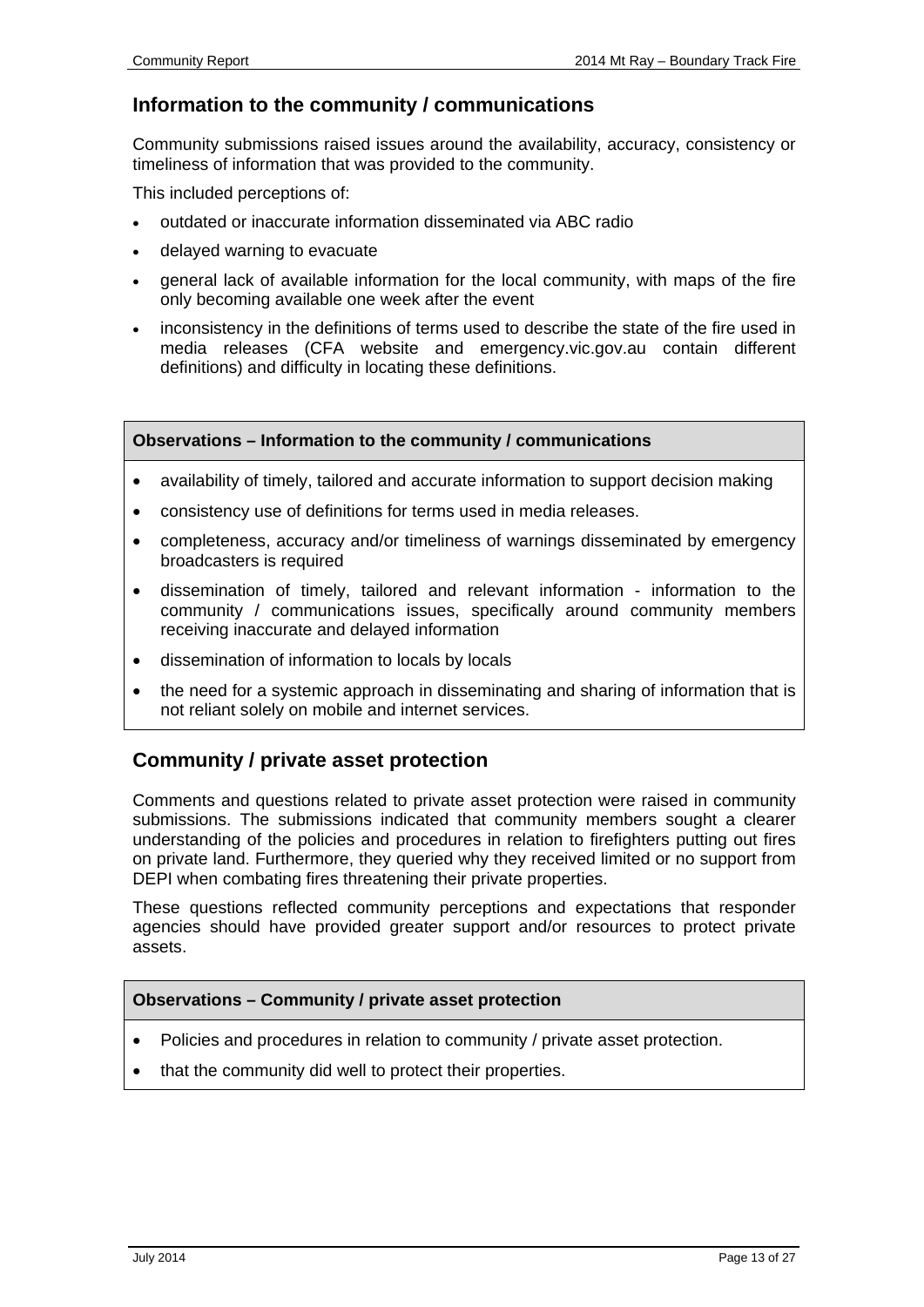# **Road blocks / traffic management**

Community submissions raised issues in relation to road blocks. The common community sentiment was a need for road blocks to better cater to community needs. Specifically, submissions indicated that local property owners should be allowed access through road blocks to treat and feed injured stock. In particular, two submissions asserted that landowners should have been allowed access through road blocks before the public, including the media and other *"important personages"*.

The effectiveness of the Traffic Management Point Policy, was questioned especially with regard to the fact that landowners who did not evacuate were free to travel within the burnt area, while landowners who evacuated were not permitted back into the area.

Community members also wanted to understand why the road block wristband system designed to permit entry of locals was not implemented for the Mt Ray – Boundary Track fire.

#### **Observations – Road blocks / traffic management**

- Traffic Management Point Policy and its application
- length of closures and effects on livestock
- implementation of the road block wristband system.
- the length of road closures
- the use of passes and issuing of passes
- inflexibility of road blocks and its potential to increase risk to the health and safety of local community members
- police awareness of community needs including food, water, medicine, livestock and supplies.

# **Local knowledge**

Community submissions strongly believed that not enough local knowledge was used to inform the response. It was cited that personnel with local knowledge were actively defending their own properties.

It was claimed that the decision to establish a Relief Centre without adequate consideration of local demographics, resulted in community members having to drive through the fire ground to reach the Relief Centre.

However, the submissions also indicated a belief that local CFA brigades had good local experience and knowledge.

#### **Observations – Local knowledge**

- Gathering and utilisation of local knowledge was not well executed perceptions from community members that fire control ignored local knowledge that was provided
- new managers in DEPI and CFA needing to be aware of local areas and issues.
- CFA Group structure was not well supported by CFA District resulting in the Group structure was ineffective and local leaders were not included.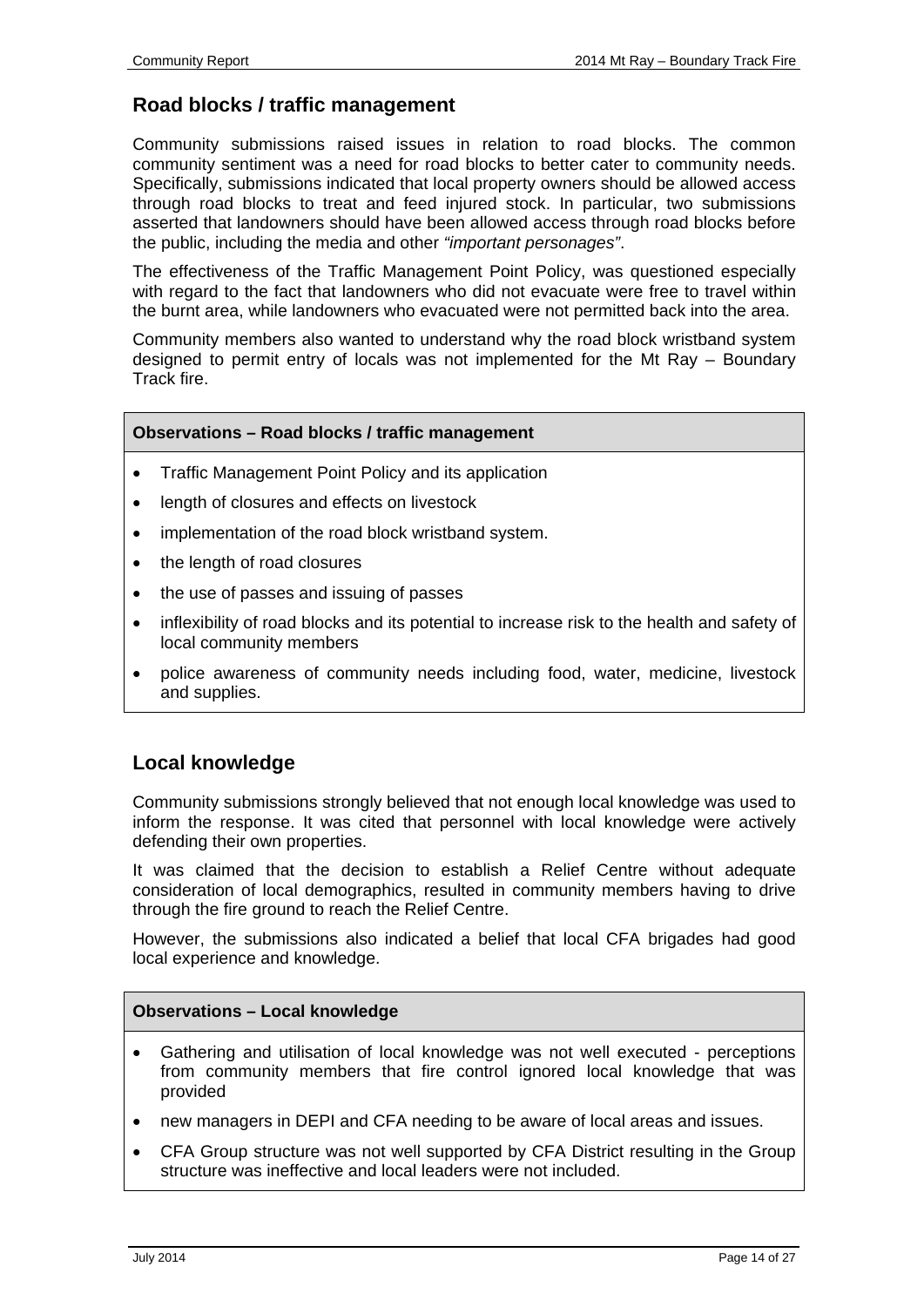# **Planning and preparedness**

Planning and preparedness was a common theme, which was commented on by community members in seven out of nine submissions.

Two main areas of concern in relation to planning and preparedness were reflected in the community submissions. These were:

- the lack of fuel reduction burns, as well as the reporting of inaccurate information on the state of fuel reduction burning in the Mt Ray area
- the decision to back burn the Mt Ray area in the middle of summer without appropriate community consultation.

#### **Observations – Planning and preparedness**

- Level of fuel reduction burning
- accuracy of reported information in relation to fuel reduction burning
- community consultation and input.
- community strongly believe that track maintenance program is poorly executed
- community believe that the planned burning program is not comprehensively done with a lack of burning in some key locations
- individual community preparation is overall good however is not sufficient for high intensity fire behaviour
- broader community planning is inadequate
- the lack of planning and preparedness in particular, the inadequate fuel reduction burns in the local area.

# **Resourcing**

A lack of resources allocated to combat the fire, especially in relation to the initial attack, was identified in community submissions.

In addition to a series of very specific resourcing related questions, these related to perceptions that:

- insufficient resources were allocated for a fire of this size. The turnout of many private vehicles/appliances were crucial in preventing the fire causing considerably more damage
- helicopter air support was effective in combating the fire at its initial stages, however it was redeployed too early
- there was a lack of coordination of resources, which compounded the existing issue of a lack of resources to combat the fire.

*It is clear within the community submissions that without the extraordinary efforts of community members and their private vehicles/appliances, the fire would have caused significantly more damage.*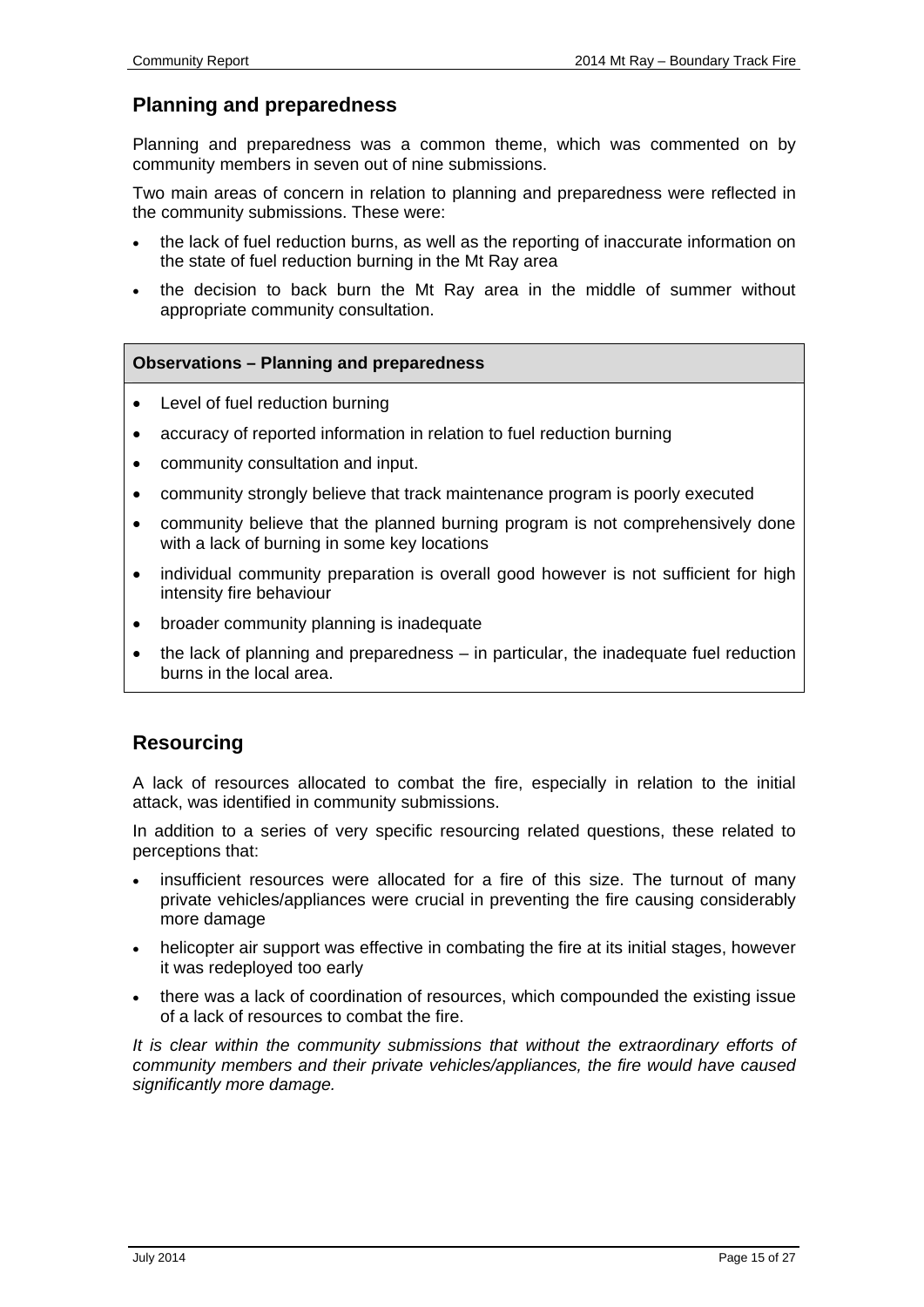#### **Observations – Resourcing**

- Effective deployment of resources, including aircraft
- Management and coordination of resources
- Private vehicles/appliances supporting the firefighting effort.

## **Community engagement**

Community submissions raised issues around community engagement and identified the Glenaladale community meeting as a *"serious public relations disaster*" because it was organised by East Gippsland Shire at the request of DEPI, but not attended by DEPI or CFA representatives or ICC or Regional Control Centre (RCC) staff.

In relation to back burning operations near private land during summer, one submission made strong statements that the community must be consulted and be provided with the rationale and strategy for the planned burn. Further, the submission stated that assurances should also be given that the back burn will not become a major fire, which may threaten private property.

#### **Observations – Community engagement**

- Attendance by DEPI and CFA staff at community meetings
- community consultation in relation to planned burns near private land.
- management of community meetings community involvement
- different model of engagement for long duration fires
- trust and respect lost for the emergency services within the community
- engagement prior to the fire to better inform planning and preparedness
- community committee structure
- potential for this event to be used as a case study.

## **Human, agriculture and farming impacts**

A range of human, agriculture and farming impacts were outlined in community submissions. These included damage to and losses of:

- house and contents
- woolsheds
- store sheds
- two caravans
- animal shelters
- stock yards
- water infrastructure (pipe, pumps, tanks etc)
- fencing
- pasture
- livestock/animals including pets and farm animals.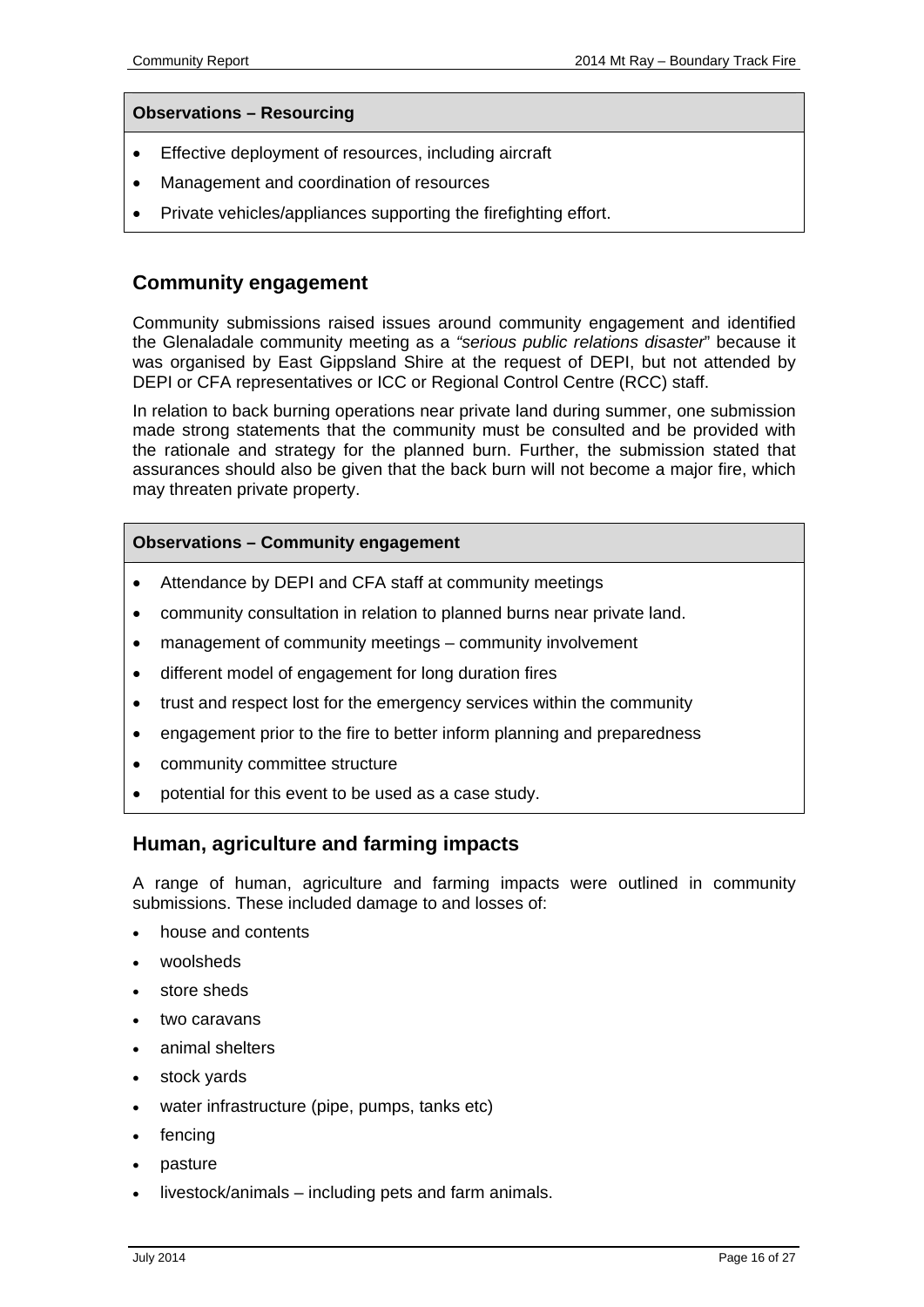Given the wide range of human, agriculture and farming impacts, community members believe there should be timely implementation of support mechanisms. Specifically, the destruction and disposal of livestock need to be carried out as soon as the fire threat is over.

Fencing is vital to the livelihood of local community members, therefore they consider that fence clearing and reconstruction should also happen in a more timely manner.

#### **Observations – Human, agriculture and farming impacts**

- Timely implementation of support mechanisms to expedite the recovery process
- Timely destruction and disposal of livestock
- Timely fence clearing and fence reconstruction.
- restricted road access and egress provided a frustration and direct impact on the appropriate access to animal welfare support (veterinary).

# **Communications between responder agencies**

Clear and timely communications between DEPI and CFA ground crews are vital to maintaining effective operations.

The submissions indicated that there may be several areas for improvement in relation to inter-agency communications for this fire. These included:

- ineffective CFA radio communications as a result of the poor radio channel being used (channel 124)
- one-way communication between CFA and DEPI, with DEPI not providing timely information to CFA brigades.

#### **Observations – Communications between responder agencies**

- Poor radio coverage
- The need for two-way communication between CFA and DEPI.

## **Workforce capability**

A series of workforce capability questions were raised within the submissions. Community members expressed that there should be more multi-agency training, especially in regards to active firefighting. One other area where training may have been lacking, as identified in the submissions, was the use of maps and Global Positioning System (GPS).

#### **Observations – Workforce capability**

- Multi-agency (CFA and DEPI) training.
- Use of technology to support safe and good decision making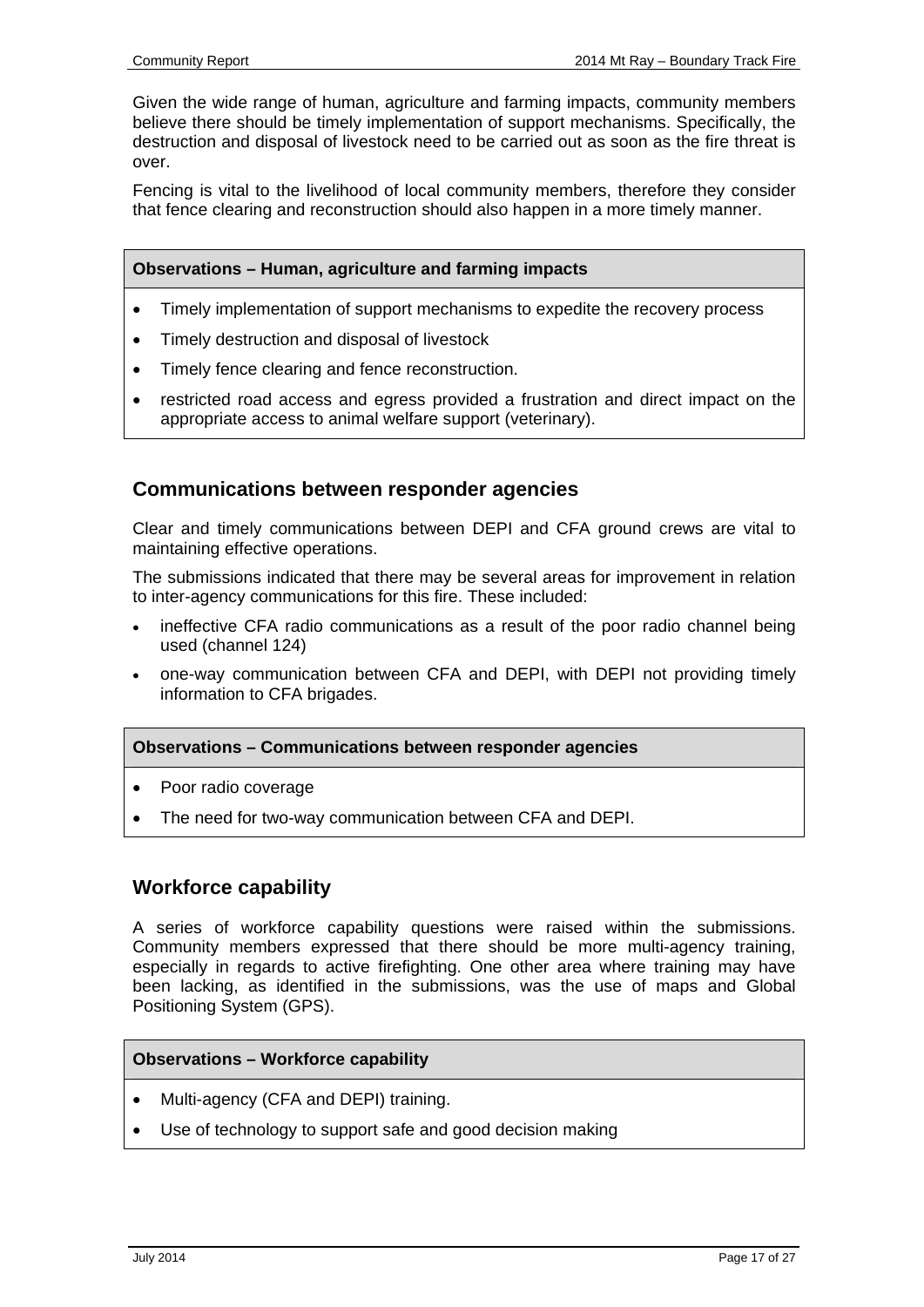# **Community perception and community trust**

The submissions reflect a loss of community confidence and support for the responder agencies given their experience with the Mt Ray-Boundary Track fire. This is mainly driven by:

- community perception that financial incentives and a lack of personal commitment to the local area is impeding, rather than promoting active firefighting
- broken promises which led to losses in stock and pets
- the inadequate level of resources that was allocated to combat a fire of this magnitude.

#### **Observations – Community perception and community trust**

- Trust and respect lost for responder agencies within the community. Community trust has been significantly impacted in a negative manner.
- There is a need for DEPI, CFA and VicPol to engage with the community to rebuild community relationships and trust. Local community-based collaboration must occur between the community and emergency services' regional, district and local managers to build new and refreshed relationships.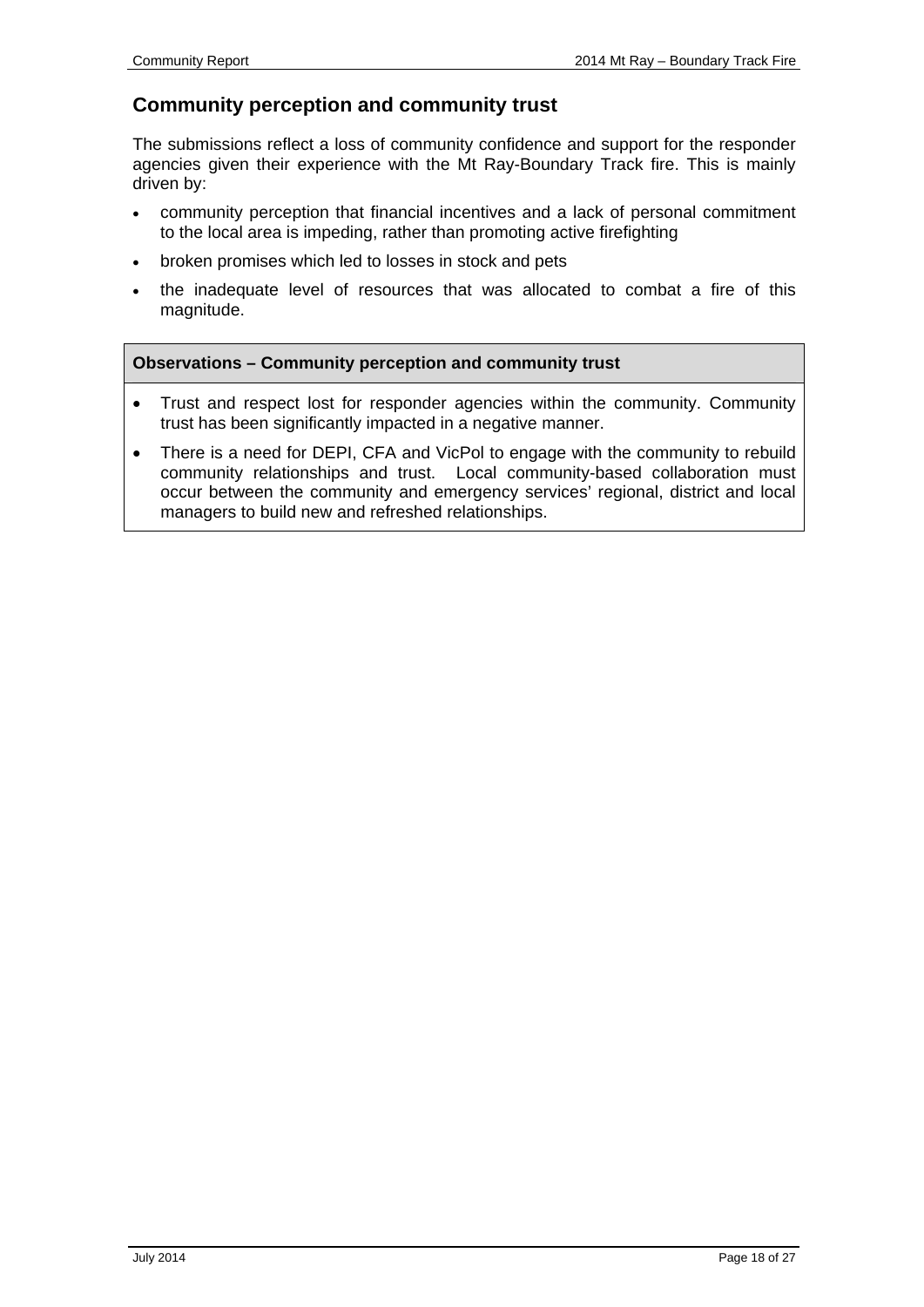# <span id="page-18-0"></span>7 Strategic Actions

The community submissions and individual consultation sessions provided an insight into the experiences and concerns expressed by community members within the area during the Mt Ray-Boundary Track Fire.

The detailed information provided by the community has formed the basis for this community report.

Three strategic Actions have been identified the will include issues identified fro the eleven themes discussed with the Community.

The three strategic Actions are:

- *Initial Attack* / *Incident Management / Utilisation of resources*
- *Road Traffic Management*
- *Community involvement in fire preparedness, response and recovery*

These strategic actions will now set the direction for improvement with involvement and leadership required from all involved these being DEPI, CFA, local communities and local government.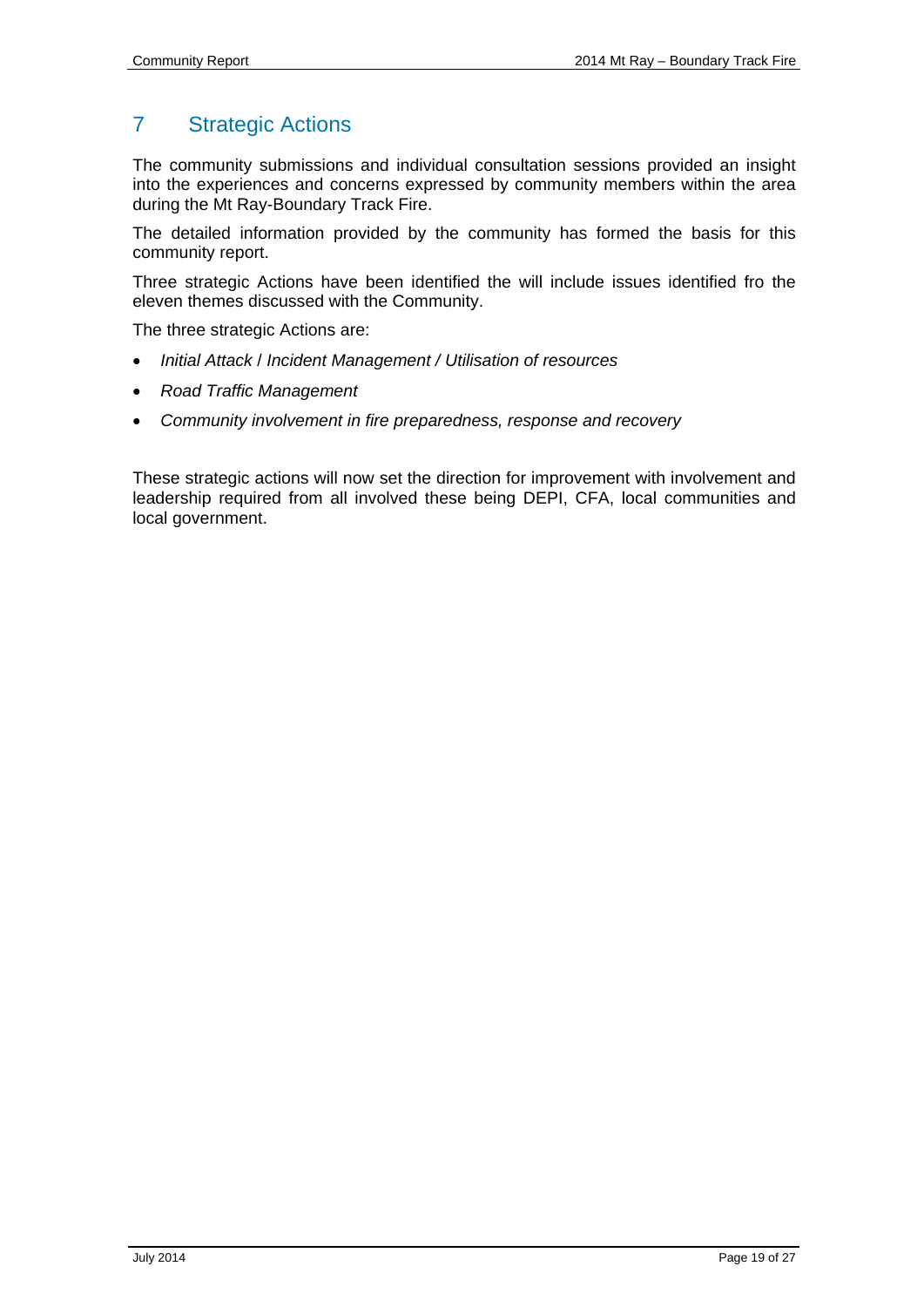#### **Strategic Action – Initial Attack** */* **Incident Management / Utilisation of resources**

#### *Problem Statement*

The initial attack and incident management structures was not effective and all resources were not effectively deployed.

#### *Outcome Statement*

The initial attack, incident management structures and effective deployment of all resources is maximised to achieve early fire suppression.

#### *Owners*

CFA Operations Manager Region 11 and DEPI Land and Fire Manager Gippsland supported by CFA Chief Officer and DEPI Chief Fire Officer.

#### *Actions*

- Incident and Regional Control Teams support initial attack resources to control fires at the earliest opportunity by deploying ground and air resources to all fires
- For remote area fires that are not controlled / suppressed in initial attack, Incident and Regional Control Teams to complete an operations analysis to determine the type of resources and the operational period to achieve suppression at the earliest opportunity.
- Cross land tenure fire control which maximises all the available resources to achieve initial attack will be deployed under a single control structure – this will include all resources fire services resources. Ensuring that cross land tenure issues do not impact on timely and appropriate first attack.
- Initial attack and ongoing fire control to operate 24 hours a day to maximise lulls in weather, fire behaviour to maximise fire control tactics and strategy including effective use of fire fighting resources during lulls in weather and during evening, night, and early morning periods.
- Initial attack and fire prediction be communicated to all fire service agencies and the community detailing the success, challenges and timelines to achieve fire control / suppression.
- Fire control / Incident Management Team to engage with CFA Groups to ensure local resources are actively engaged and included in the Incident Action Plan.
- Deliver timely assessment of remote areas from ground and air to ensure an appropriate and timely initial attack occurs
- Ensure that the training and deployment of CFA and DEPI personnel includes the need to extinguish fires in initial attack to keep fires small
- Ensure that major fire operations review the role and functional resourcing of Divisional Command to achieve a more effective result
- Include local knowledge, local leadership, and local community in incident management strategy and incident management teams.
- Maximise the use of private contractors that are deployed to fires to ensure an effective and efficient outcome.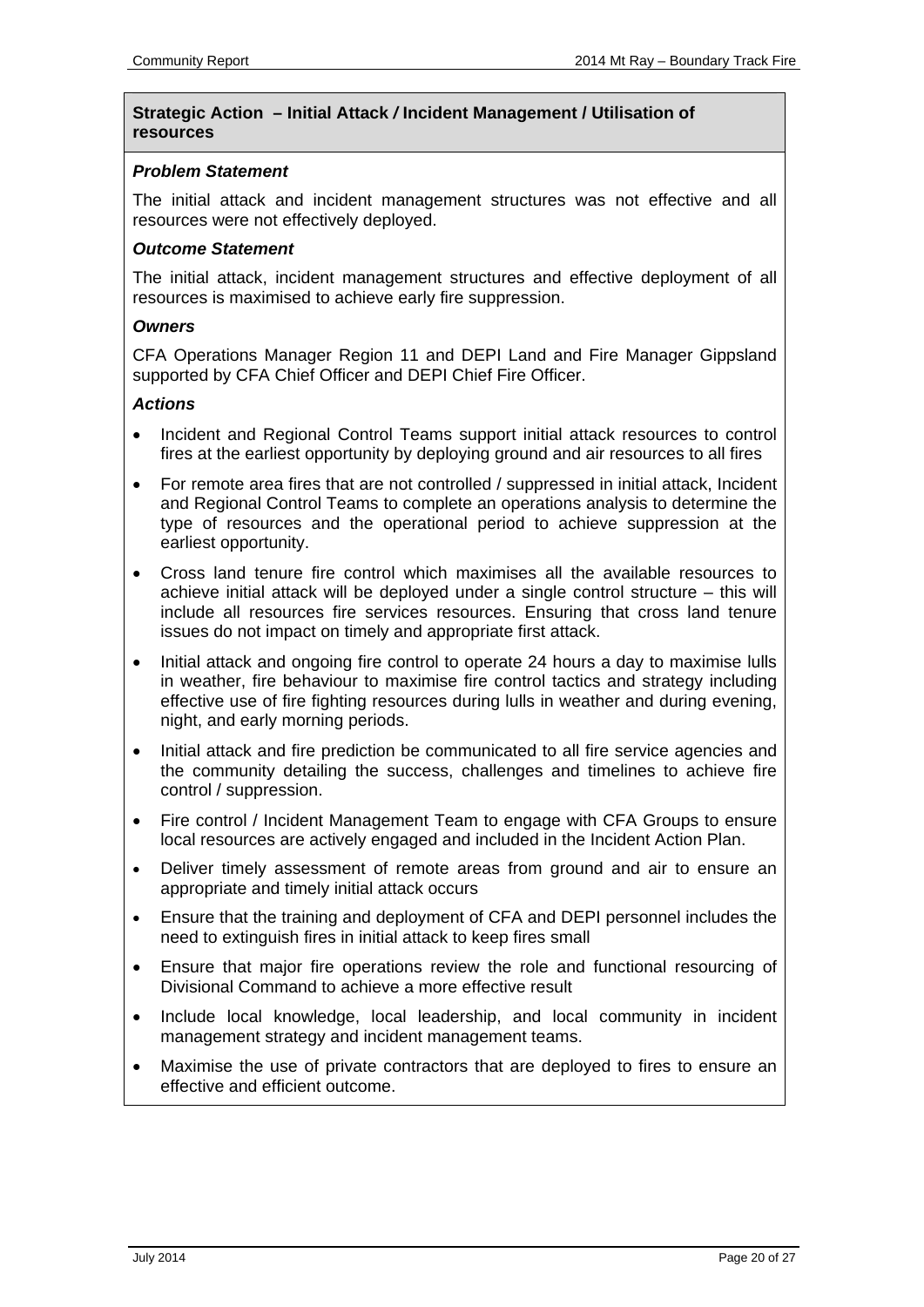#### **Strategic Action – Road Traffic Management**

#### *Problem Statement*

Road Traffic Management was not understood nor accepted by the community during the 67 days of fire operations.

#### *Outcome Statement*

Road Traffic Management Systems are effectively communicated to the community in the preparedness phase, response phase and recovery phase. Road Traffic Management Systems must consider the consequences of a fire impacted community and consider different approaches for long fire operations.

#### *Owners*

Victoria Police EM Superintendent Gippsland in conjunction with CFA Operations Manager Region 11 and DEPI Land and Fire Manager Gippsland.

#### *Actions*

- Revisit the state traffic management protocol to address short, medium, and long term road closures to better address community needs of access and management of community needs.
- The four tier Road Traffic Management System be communicated to the community in the preparedness phase of each fire season.
- The implementation of the Road Traffic Management System as part of a fire operation is communicated to the community at community meetings during the fire operation and provide the reason, timelines and opportunity for community members to seek clarification
- The Incident Controller and Victoria Police Manager responsible for Road Traffic Management implementation are to ensure that:
	- o all personnel managing Road Traffic Management points are appropriately briefed with local knowledge
	- o the access of key personnel to affected areas is a critical consideration as part of management of the Road Traffic Management System, this includes experts that provide human and animal health support etc
	- o the four tier implementation is proactively reviewed to ensure an appropriate level of road closure is established, especially for long duration fires.
	- o fire service resources provide escorts to vehicles as appropriate.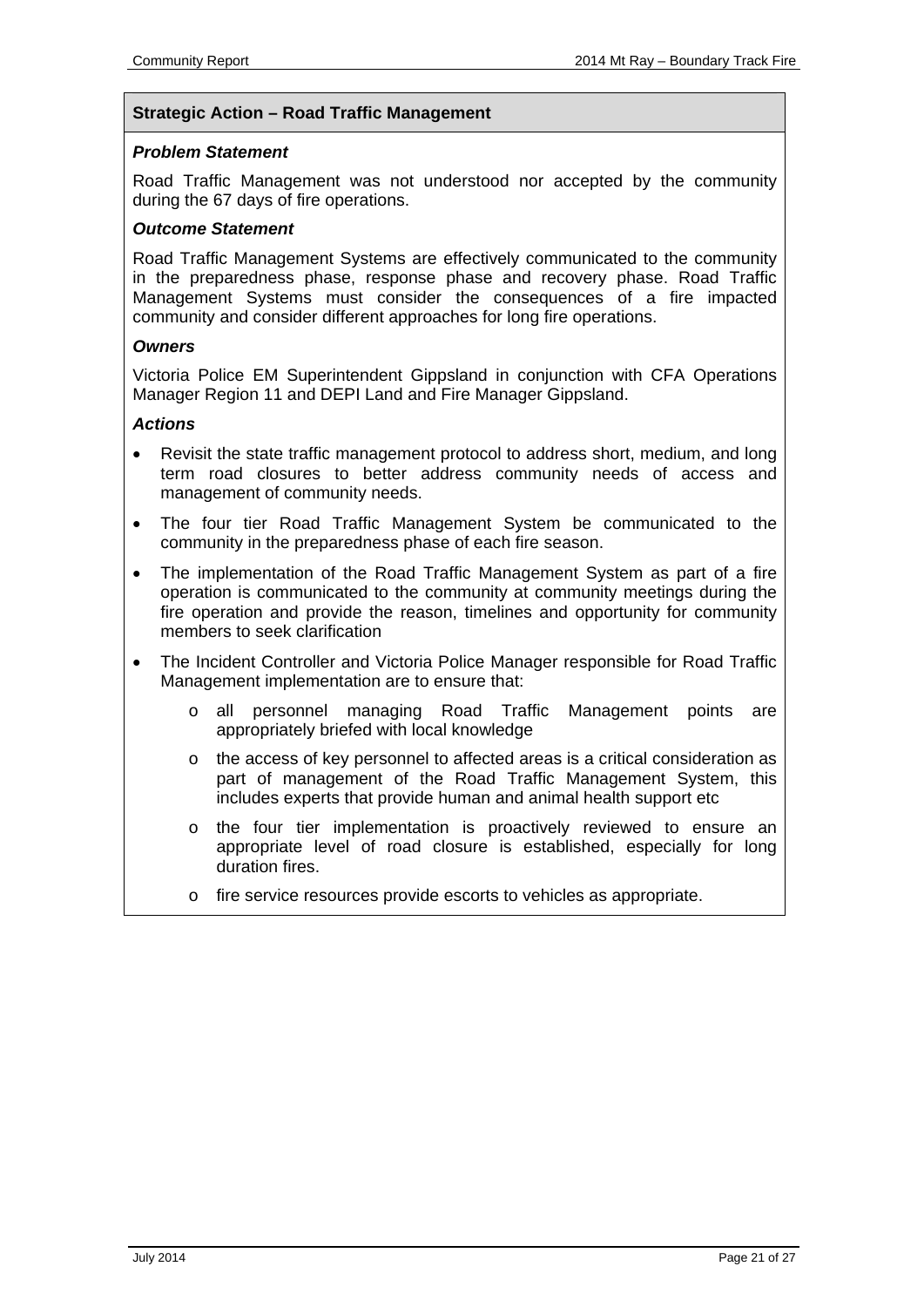#### **Strategic Action – Community involvement in fire preparedness, response and recovery**

#### *Problem Statement*

Community members are not included in fire preparedness, response and recovery activities in a structured and meaningful manner.

#### *Outcome Statement*

A structured approach is established that engages the local community trusted networks and trusted leaders. This will support community involvement and understanding of preparedness, readiness, response and recovery plans. This extends to providing fire control managers access to local knowledge, local leaders and local community information to establish a more comprehensive management of fire and the community.

#### *Owners*

Shire of East Gippsland, Victoria Police EM Superintendent Gippsland, CFA Operations Manager Region 11, DEPI Land and Fire Manager Gippsland supported by the Director Risk and Resilience EMV.

#### *Actions*

- A Community Emergency Management Plan be established which will assist development of the CEMP through a local Community Emergency Management Committee that includes local community trusted networks and trusted leaders
- The Glenaladale District Community Emergency Management Committee be established with community leaders from community networks including the local sport recreation committee, local Fire Brigades, local Hall Committees and interested community members with appropriate balance of gender, age and other factors
- The Community Emergency Management Plan be based on the next generation plan being drafted by Emergency Management Victoria and local government. This planning process would also interface with local government and state government department programs such as the public land planned burning program and public land fire access tracks.
- Ensure that CFA and DEPI local management structures engage with the community prior to fire season through the community emergency management plan
- Review the process of community meetings to better cater for community needs in the immediate, short, medium, and long term after the initial run of fire.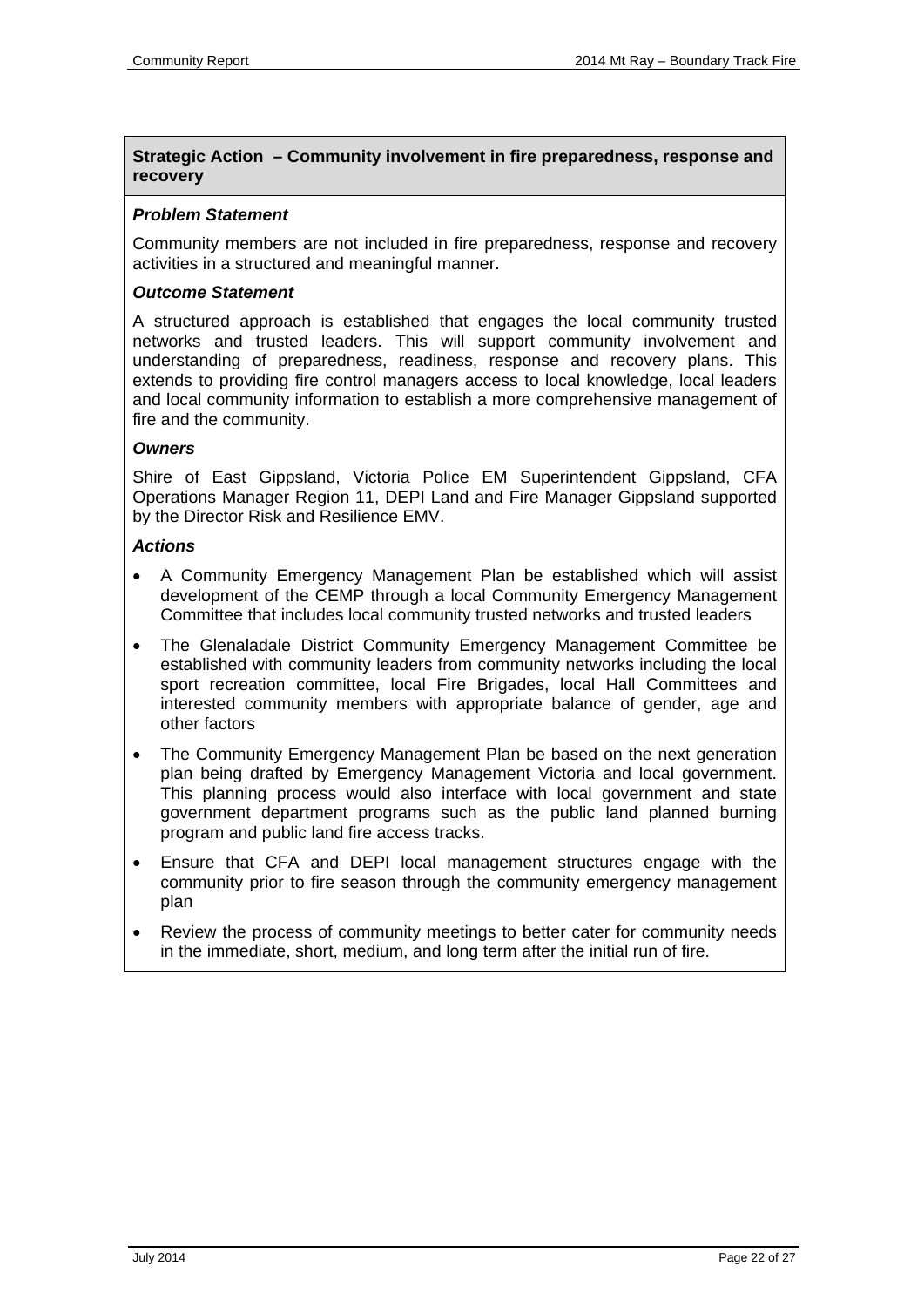# <span id="page-22-0"></span>8 Conclusion

The 2013-14 fire season was of significance and challenged Victorian emergency services and communities. There were more than 4,600 grass and bushfires of which 78 were significant.

Lightning strikes on the 15 and 16 January 2014 started a number of fires in the Mt Ray area which included the Mt Ray – Boundary Track fires. These fires impacted on the Glenaladale district communities for 67 days resulting in 6700 hectares of private and public land being burnt, destroyed homes, other buildings, livestock and fencing. No human lives were lost.

After the fires, local residents held community meetings where concerns were raised in relation to preparedness for, response to and recovery from the Mt Ray – Boundary Track fire. The significant concern expressed by the impacted community members resulted in the FSC (now EMC) commissioning a review of the management of the fire. This provided the opportunity for community members to directly provide their experiences and observations, in writing and verbally.

The process included the CFA Chief Officer Euan Ferguson, DEPI Acting Chief Fire Officer Darrin McKenzie and the then FSC Craig Lapsley meeting with community members at Glenaladale.

The time spent with the community, coupled with the written submissions from community members, provided an insight into the experiences and concerns expressed by community members within the area during the fires. Community members expressed concerns with the management of the fire, some community members also commended the firefighting effort and information they received during the fire.

The information provided by the community has formed the basis for this community report. While it does not provide or seek to reproduce the level of detail and the specific accounts of the individuals and groups who took the time to provide this in depth information, it provides a consolidation of issues raised by the community as a means to identify and target actions that will address the concerns of the community in a collective and cohesive way.

From this process, the EMC, CFA Chief Officer and DEPI Chief Fire Officer have agreed a series of Strategic Actions be implemented before the 2014-15 fire season. These Strategic Actions aim to respond to the collective concerns raised by the community and promote improvements in fire and emergency management arrangements into the future.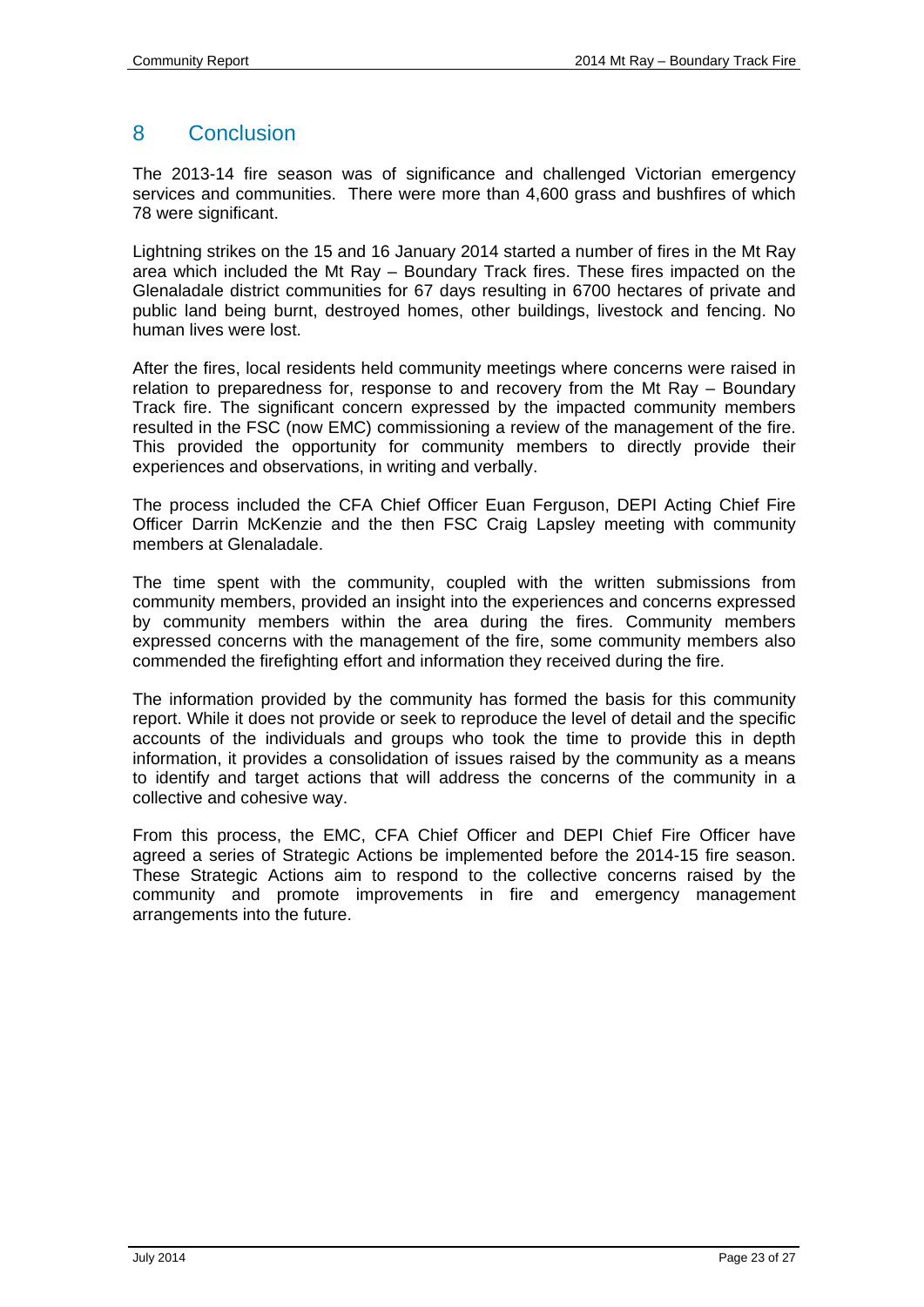# <span id="page-23-0"></span>**Attachment 1 – 2013-14 Fire Season Operational Context**

As the 2014 Mt Ray - Boundary Track Fire took place over the same time period as the 2014 Goongerah-Deddick Trail Fire, the 2013-14 fire season operational context is consistent with that provided in the *2014 Goongerah-Deddick Trail Fire Community Report*. The following is an extract from this report.

# **The 2013-14 fire season**

The 2013-14 fire season was long and challenging for emergency services and Victorian communities.

Victoria experienced a heatwave, long running fires in hard-to-reach, remote bushland, and fast moving grass fires threatening Melbourne's fringe. From December 2013 to March 2014, there were:

- 19 days of extreme and severe fire danger ratings
- 17 days of Total Fire Ban.

The fire services fought more than 4,600 grass and bushfires, an increase of 300 from the previous season, and attended almost 40,000 incidents during the season. Serious fires across the state included:

- Goongerah-Deddick Trail Fire
- Wyperfeld National Park
- Grampians Northern Complex
- Big Desert Wilderness Park Red Bluff Wildlife Reserve
- Mickleham-Kilmore
- Wunghnu Complex
- Hernes Oak / Driffield / Hazelwood mine fire.

Figure 1 provides an overview of serious, significant and other fires for the 2013-14 fire season.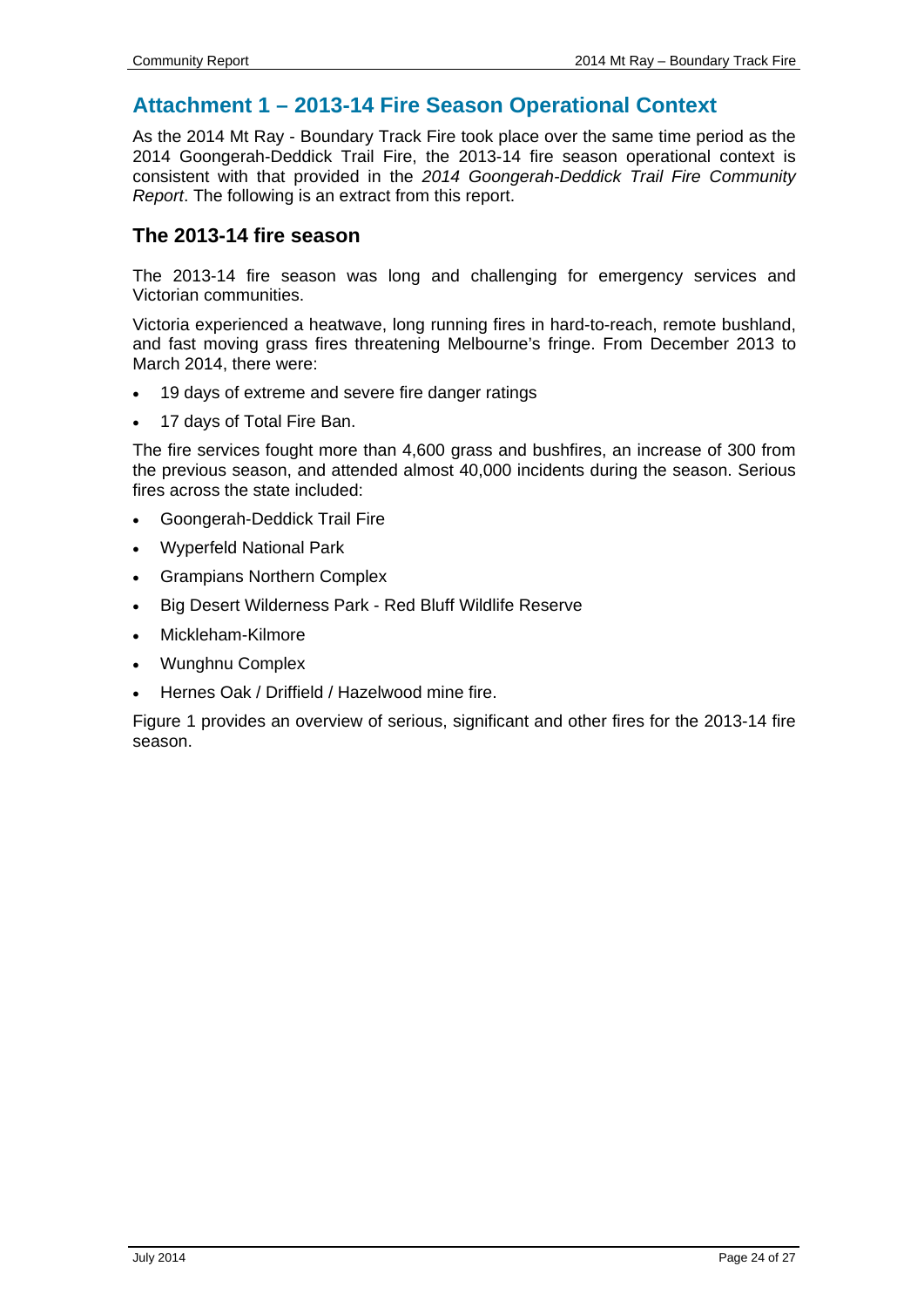**Figure 1:** 2013-14 fire season – serious, significant and other fires

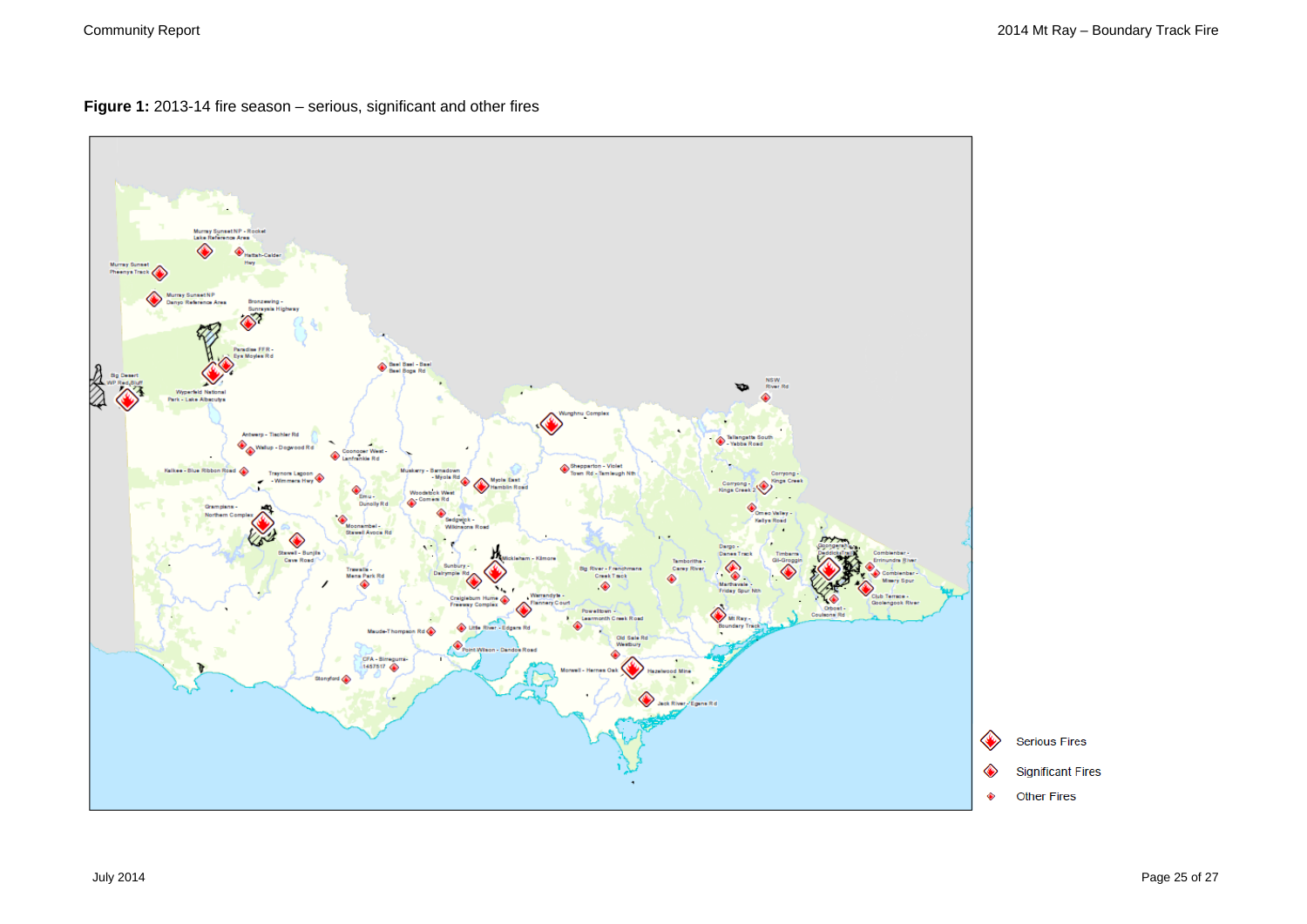### **Events of significance**

Following the heatwave of 13 to 17 January 2014, the weekend of 8 and 9 February 2014 was a period of high heat conditions as well as high fire danger. Maximum temperatures across the state were 38°C to 42°C with strong north to north-westerly winds.

On 9 February 2014 there were 78 going fires across the state, with a number of new starts as illustrated in Figure 2. There was now fire within the disused areas of the coal mine pit at Hazelwood power station and the Goongerah-Deddick Trail Fire had tripled in size and merged with other fires.



**Figure 2:** Overview of state areas of interest as at 9 February 2014

Victoria's emergency services, with the assistance of 2,850 interstate and international colleagues, worked to manage the fires. There were 1,675 dispatches of aircraft delivering almost 10,000 hours of work during the season. Further, a total of 3,644 warning and advice messages were issued to Victorian communities over the course of the season.

#### **State losses**

The 2013-14 fire season saw 76 houses and 2,900 kilometres of fences destroyed or damaged, and more than 21,500 livestock lost. More than 463,000 hectares of private and public land was burnt, more than double from the previous season. Figure 3 provides an overview of key loss and damage information.

As at 21 March 2014, 6,423 event / personal hardship payments totalling \$4.4 million were issued to members of the Victorian community affected by the 2013-14 fires.